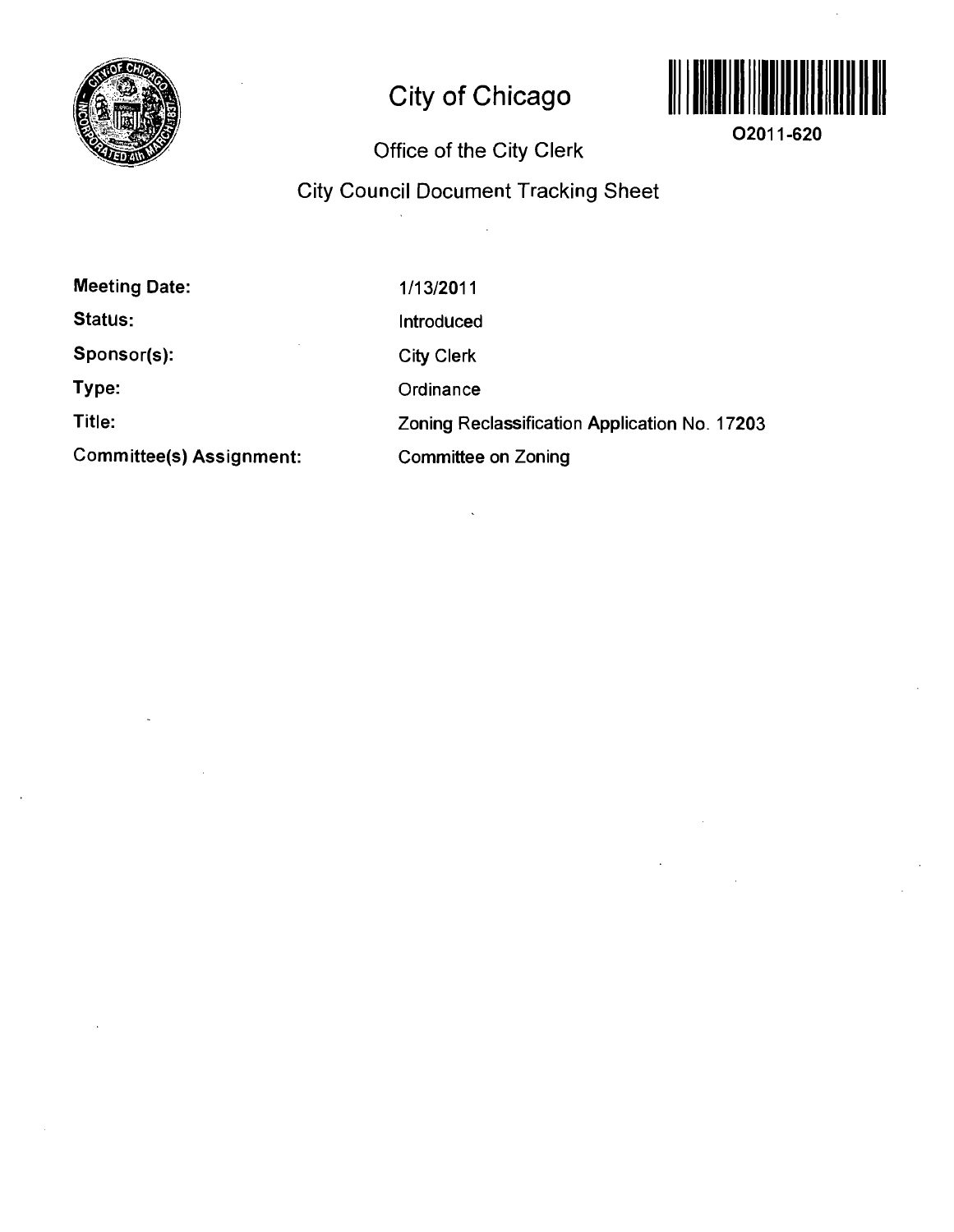$17203$ <br> $147$   $247$ <br> $1-13-1$ 

 $\mathcal{A}^{\mathcal{A}}$ 

#### crrv or CHICAGO

 $\mathcal{A}_{\bullet}$ 

 $\bar{\omega}$ 

Ŷ

#### APPLICATION FOR AN AMENDMENT TO THE CHICAGO ZONING ORDINANCE

|          | ADDRESS of the property Applicant is seeking to rezone: |                                                                                                                                                                                                                                                          |
|----------|---------------------------------------------------------|----------------------------------------------------------------------------------------------------------------------------------------------------------------------------------------------------------------------------------------------------------|
|          |                                                         | $\frac{3045-49 \text{ West Irving Park Road}}{2045-49 \text{ West Irving Park Road}}$                                                                                                                                                                    |
|          |                                                         |                                                                                                                                                                                                                                                          |
|          |                                                         | APPLICANT Windy City Group, Inc.                                                                                                                                                                                                                         |
|          |                                                         | ADDRESS 3000 West Irving Park Road                                                                                                                                                                                                                       |
|          |                                                         | CITY_Chicago __ STATE __ Illinois __ ZIP CODE __ 60618                                                                                                                                                                                                   |
|          |                                                         | PHONE 773-478-8200 CONTACT PERSON Mike Matuschka                                                                                                                                                                                                         |
| proceed. |                                                         | Is the applicant the owner of the property? $YES$ MO X<br>If the applicant is not the owner of the property, please provide the following information<br>regarding the owner and attach written authorization from the owner allowing the application to |
|          |                                                         | OWNER 3049 Irving LLC                                                                                                                                                                                                                                    |
|          | ADDRESS 3049 West Irving Park Road                      |                                                                                                                                                                                                                                                          |
|          |                                                         |                                                                                                                                                                                                                                                          |
|          |                                                         | CITY Chicago STATE Illinois ZIP CODE 60618                                                                                                                                                                                                               |
|          |                                                         |                                                                                                                                                                                                                                                          |
|          | rezoning, please provide the following information:     |                                                                                                                                                                                                                                                          |
|          |                                                         | PHONE 773-478-8200 CONTACT PERSON Mike Matuschka<br>If the Applicant/Owner of the property has obtained a lawyer as their representative for the                                                                                                         |
|          |                                                         | ADDRESS 2539 North Southport Avenue CITY Chicago                                                                                                                                                                                                         |

PHONE 773-494-5695 FAX 773-871-4012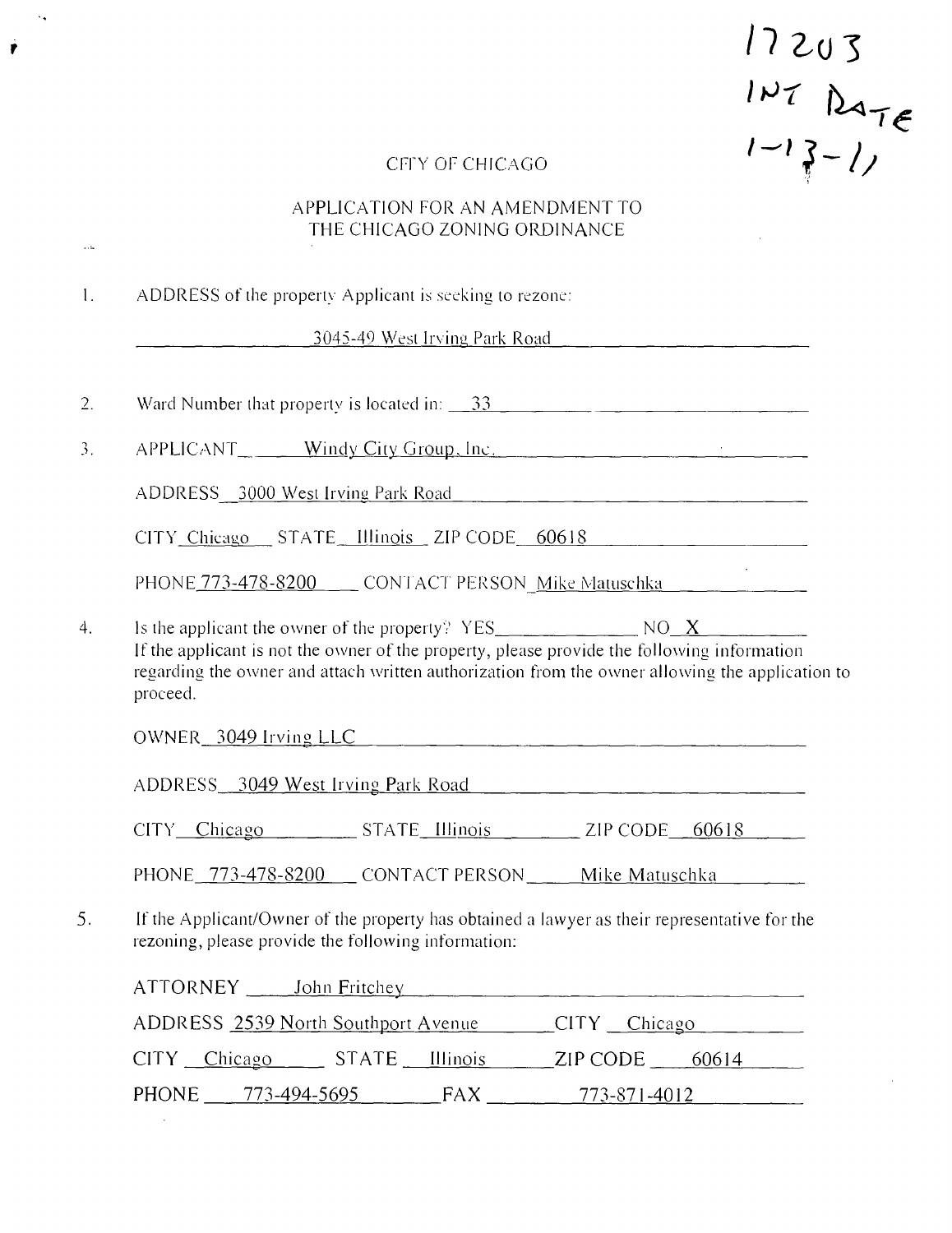If the applicant is a legal entity (Corporation, LLC, Partnership, etc.) please provide the names 6. ofall owners as disclosed on the Economic Disclosure Statements.

 $\sim 42$ 

 $\ddotsc$ 

Ŷ

| Michael Matuschka 100%<br><u> 1980 - Johann Barn, amerikansk politiker (</u> † 1902)                                                                                                                                                        |
|---------------------------------------------------------------------------------------------------------------------------------------------------------------------------------------------------------------------------------------------|
|                                                                                                                                                                                                                                             |
|                                                                                                                                                                                                                                             |
|                                                                                                                                                                                                                                             |
| On what date did the owner acquire legal title to the subject property? December, 2010                                                                                                                                                      |
| Has the present owner previously rezoned this property? If yes, when?                                                                                                                                                                       |
|                                                                                                                                                                                                                                             |
| Present Zoning District B2-3 Proposed Zoning District C2-3                                                                                                                                                                                  |
| Lot size in square feet (or dimensions) $\frac{78}{125}$ $\frac{125}{125}$                                                                                                                                                                  |
|                                                                                                                                                                                                                                             |
| Reason for rezoning the property To establish a car wash at the subject location                                                                                                                                                            |
|                                                                                                                                                                                                                                             |
| Describe the proposed use of the property after the rezoning. Indicate the number of dwelling<br>units; number of parking spaces; approximate square footage of any commercial space; and<br>height of the proposed building. (BE SPECIFIC) |
| Rezoning is sought to establish a car wash at the subject location                                                                                                                                                                          |

14. On May 14<sup>th</sup>, 2007, the Chicago City Council passed the Affordable Requirements Ordmance (ARO) that requires on-site affordable housing units or a financial contribution if residential housing projects receive a zoning change under certain circumstances. Based on the lot size of the project in question and the proposed zoning classification, is this project subject to the Affordable Requirements Ordinance? (See Fact Sheet for more information)

 $YES \t\t NO \t X \t\t NO$ 

 $\mathcal{L}^{\mathcal{L}}$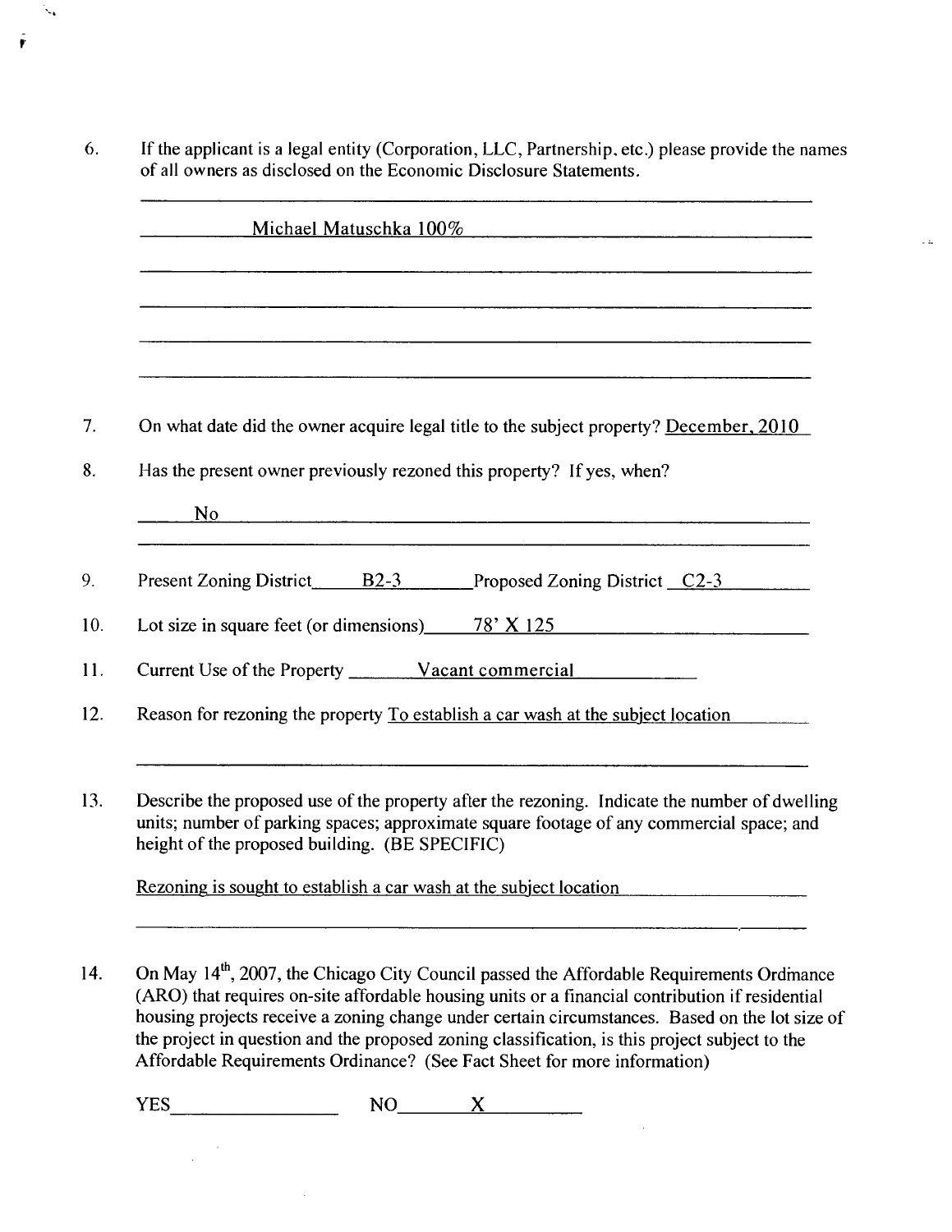#### **COUNTY OF COOK STATE OF ILLINOIS**

**Michael Matuschka** \_being first duly swom on oath, states that all of the above statements and the statements contained in the documents submitted herewith are true and correct.

Signature of Applicant

Subscribed and Swom to before me this

201 **OFFICIAL SEAL**<br>JOHN A FRITCHEY 29th day of December NOTARY PUBLIC - STATE OF ILLINOIS MY COMMISSION EXPIRES:09/21/13 Stary Public

**For Office Use Only** 

Date of Introduction:

File Number:

Ward: Ward: Ward: Ward: Ward: Ward: Ward: Ward: Ward: Ward: Ward: Ward: Ward: Ward: Ward: Ward: Ward: Ward: Ward: Ward: Ward: Ward: Ward: Ward: Ward: Ward: Ward: Ward: Ward: Ward: Ward: Ward: Ward: Ward: Ward: Ward: Ward: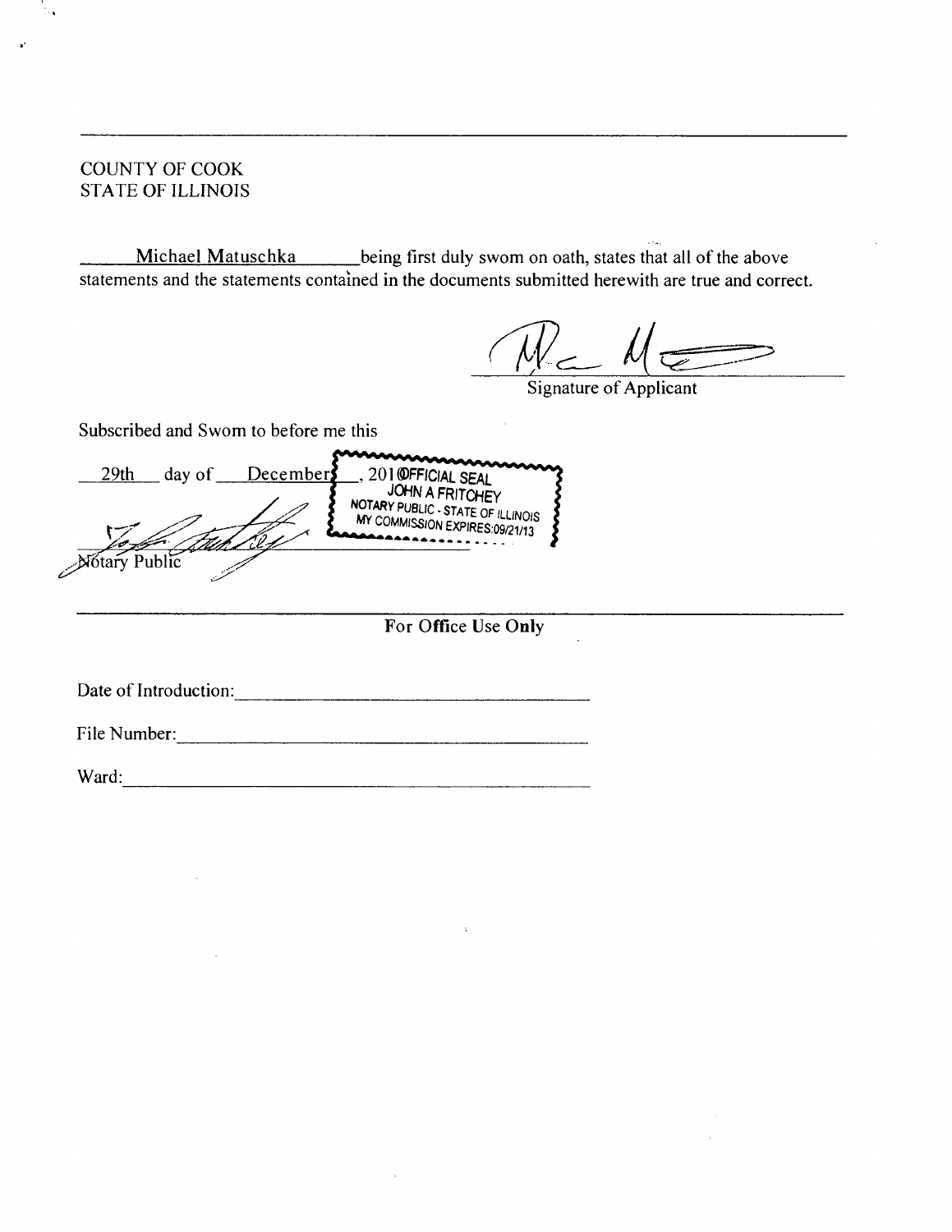#### **ORDINANCE**

#### **BE IT ORDAINED BV THE CITY COUNCIL OF THE CITY OF CHICAGO:**

SECTION 1. Title 17 of the Municipal Code of Chicago, the Chicago Zoning Ordinance, is hereby amended by changing all the B2-3 Neighborhood Mixed-Use District symbols and indications as shown on Map No 9-1 in an area bounded by:

u.

ļ.

West Irving Park Road; a line 81.13 feet west of and parallel to North Whipple Street; the **public alley next south of and parallel to West Irving Park Road; and a line 159.13 feet west of and parallel to North Whipple Street** 

to those of a C2-3 Motor Vehicle-Related Commercial District, and a corresponding use district is hereby established in the area above described.

SECTION 2. This Ordinance shall be in force and effect from and after its passage and due

publication.

**Common Address of Property: 3045-49 West Irving Park Road**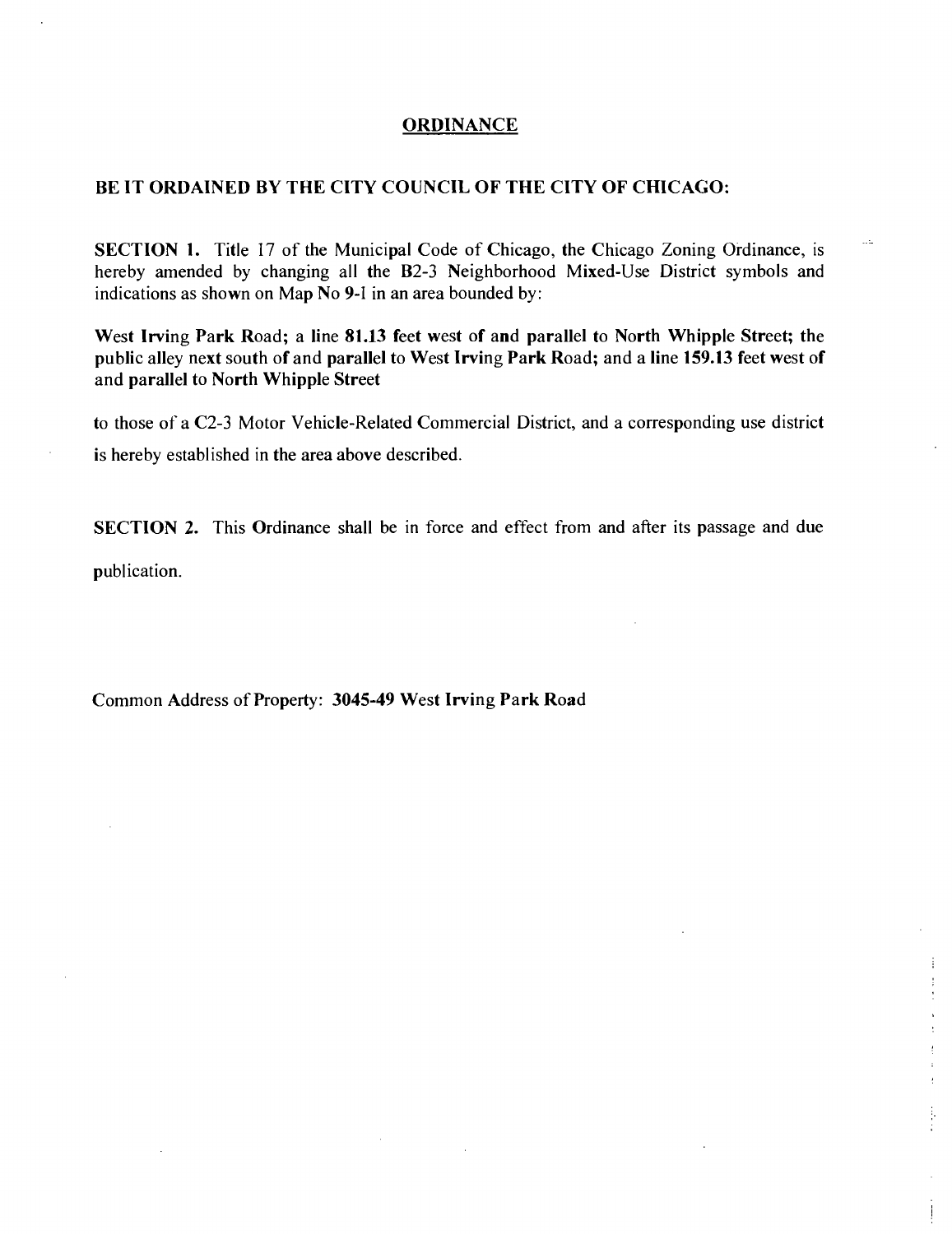TKL: (847) 675-3000<br>FAX: (847) 675-31 57

### PROFESSIONALS ASSOCIATED SURVEY , INC.

(iW. TRTPP AVFNIJP.<br>(COLNWOOD, ILL.INDIB 60712)

### $PLAT$  OF SURVEY

OF

**Million** NORTH

LOTS 4, 5 AND 8 IN BLOCK 3 IN WILLIAM E. HATTERMAN'S IRVING PARR BOULEVARD<br>SUBDIVISION IN THE NORTHWEST 1/4 OF SECTION 24, TOWNSTIP 40 NORTH, RANOE<br>13. CAST OF THE THIRO PRINCIPAL MERIDIAN, IN COOK COUNTY, ILLINDIS.

TOTAL NET AREA:  $0.740.41$  SQ.FT.  $\approx 0.2318$  acre

COMMONLY KNOWN AS: 3045-49 WEST IRVINO PARK ROAO, CHICAGO, ILLINOIS.



JPDATE: April 3, 3006.(Dale of Field Work)<br>Orsarod by: HORWOOO, MAftCUS & BERK<br>- Attorn«ye of Low F.TINAI. DEN THERE SKONN ON THEFT 4T REKKON<br>AWN IS A COET OF TEE OKUEL, AMU BOK ACCUKAL Y<br>JULO IN: LIIMKASM WII F TO TTILU OB DINOX<br>4ENSIOHS AKF NOT TO BE ABSUMID) FROM SCALINC. II. JUNIT LINIIS AND FASHMENTS AND SHOWN OUT Y WHEDE IT AND SO RECORDED IN THE MAPS. OTHERWISE REPERTO

| <b>UR DEED OR ABSTRACT.</b>                      |
|--------------------------------------------------|
| $10.7 - 22157$                                   |
| also I take a measurement of the contract of the |
| ar of Pirkl Wask August 4, 2005                  |
|                                                  |



this priestsuonal servate linnumas to the illinois<br>Minimilm Standards For Boidwary survey. THE SUBVIV HAS BUCK ORDINARY DES SUBFACE

uauvan all puluv hinvuu kuiludalhy kamb and<br>AT unce vervat any diperbrata State of illustrate and

.<br>We, PROPIESSURARI S ASSOOMTIID SURVET INC, de liutliv<br>toly that we have universed the ahove described property and the<br>the heat of ony knop/indge, the plot become deswe is an income. anaya.<br>Madan

 $-272006$  $44462.5$ Donalthon  $Drown by: J. K. -\sqrt{N}$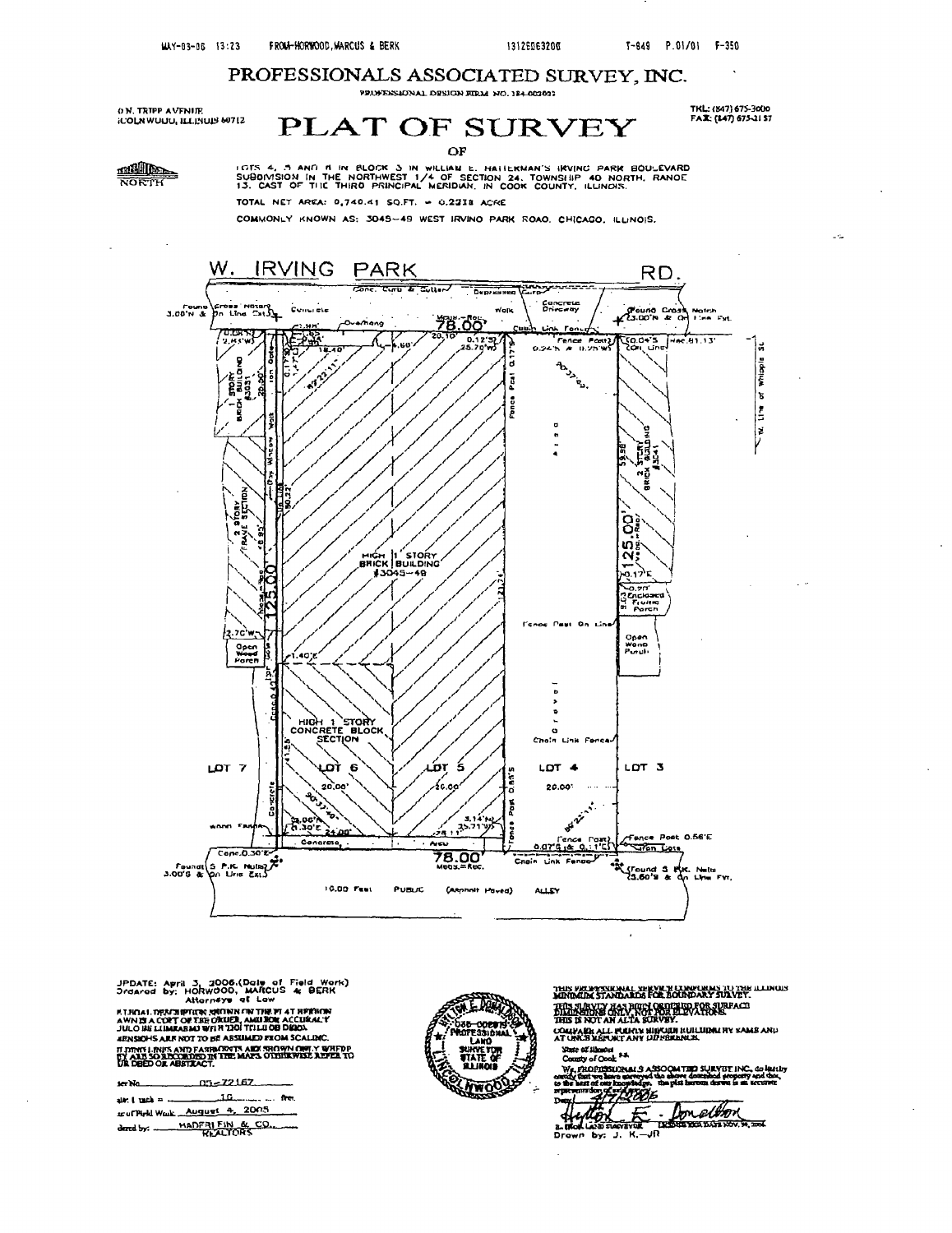#### **AFFIDAVIT OF COMPLIANCE**

Janitary 10, 2011

Honorable Daniel S. Solis Chairman, Coinmittee on Zoniite 121 North LaSalle Street Room 304 - City Hall Chicago, Illinois 60602

The undersigned. John A. Fritchey, being first duly sworn on oath, deposes and states the Ibllowing:

The undersigned certities that he has complied with the requirements of Section 17-13-0107 of the Chicago Zoning Ordinance, by sending written notice to such property owners who appear to be the owners of the property within the subject area not solely owned by the applicant, and to the owners of all property within 250 feet in each direction of the lot line of the subject property, exclusive of public roads, streets, alleys and other public ways, or a total distance limited to 400 feet. Said "written notice" was sent by First Class U.S. Mail, no more than 30 days before liling the appiication.

The undersigned certilies that the notice contained the address of the property sought to be rezoned; a statement of the intended use of the property; the name and address of the applicant; the name and address ofthe owner; and a statement thai the applicant intends to tile the application for a change in zoning on approximately .lanuary 10, 2011.

The undersigned certifies that the applicant has made a bona lide effort to determine the addresses of the parties to be notified under Section 17-13-0107 of the Chicago Zoning Ordinance, and that the accompanying list of names and addresses of surrounding propeity owners within 250 feet ol'the subject site is a complete list containing the names and addresses of the people required to be served.

.lohn A. Fritchev

Subscribed and Swom to before me this  $10^{th}$  Day of January,  $2011$  **CFFICIAL SEAL** 

Notary Public

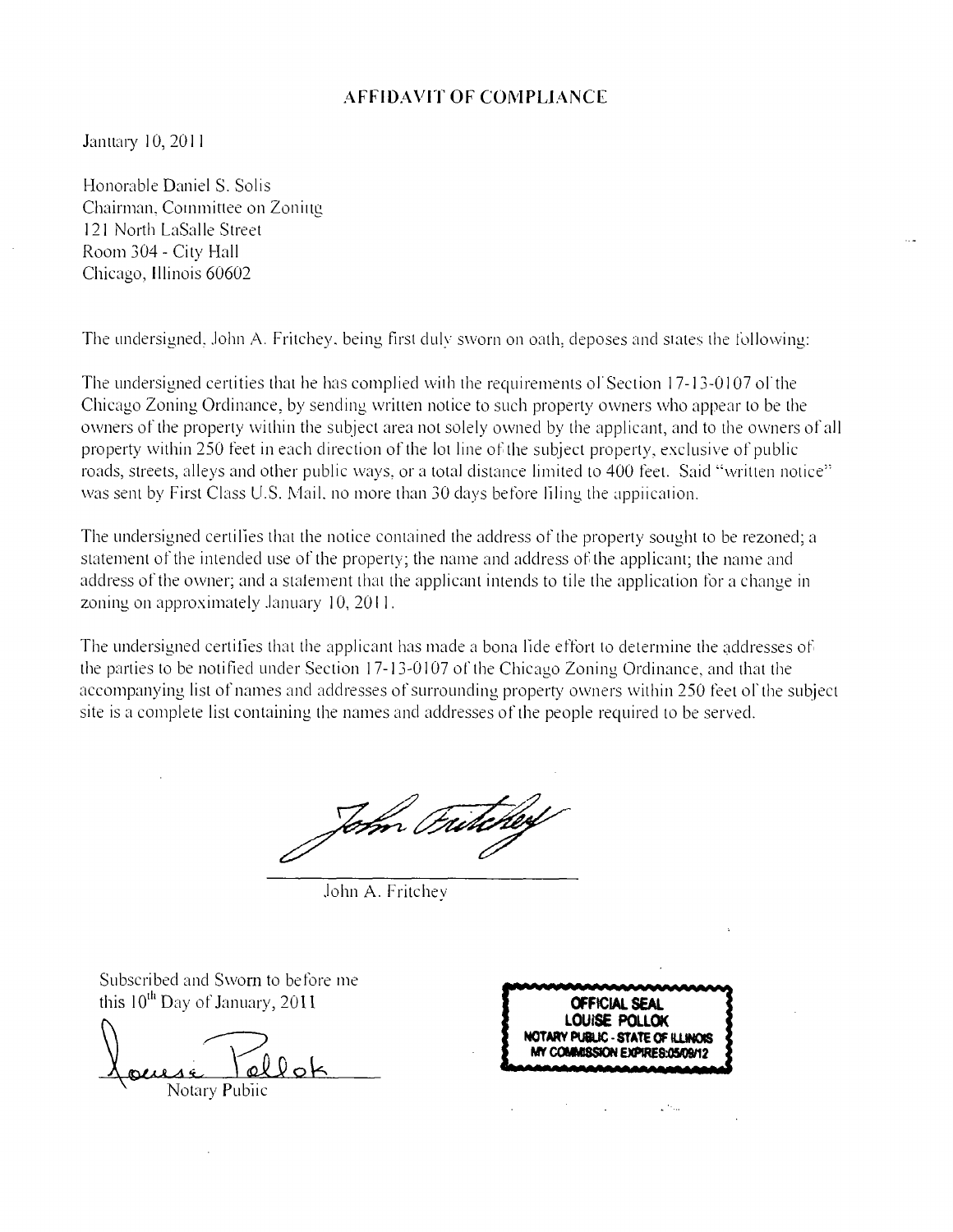# **THE LAW OFFICE OF JOHN A. FRITCHEY**

2539 NORTH SOUTHPORT AVENUE CHICAGO, ILLINOIS 60614

T; 773.404.5695 F: 773.S71.4012 E: law $(\widehat{w})$ tritchev.com

January 11, 2011

Dear Property Owner:

In accordance with the requirements for an Amendment to the Chicago Zoning Ordinance, specifically Section 17-13-0107, please be informed that on or about lanuary 11, 2011, this firm will file an application for a change in zoning from a B2-3 Neighborhood Mixed Use District to a C2-3 Motor Vehicle-Related Commercial District on behalf of Windy City Group. Inc., for the property located at 3045-49 West Irving Park Road. The rezoning is sought in order to allow for the establishment of a car wash at the location.

The property is owned by 3049 Irving LLC, whose principals are Michael Matuschka and loseph Matuschka, 3000 West Irving Park Road, Chicago, Illinois 60618. 1 am the contact person for the applicant. My address and phone number are sel forth ai ihe lop ofthis letter.

*PLEASE NOTE THAT THE APPLICANT IS NOT SEEKING TO PURCHASE OR REZONE YOUR PROPERTY, BUT ONLY TO LEGALIZE THE USE OF ITS OW^ PROPERTY FOR THE PROPOSED*  PURPOSE. THE APPLICANT IS REQUIRED BY LAW TO SEND YOU THIS NOTICE BECAUSE *YOU ARE LISTED AS THE TAXPAYER OF RECORD OF'PROPERTY LOCATED WITHIN 250*  FEET OF THE EXISTING PROJECT. NO ACTION IS REOUIRED ON YOUR PART.

Sincerely,

THE LAW OFFICE OF JOHN A. FRITCHEY

John Futcher

.lohn A. Fritchey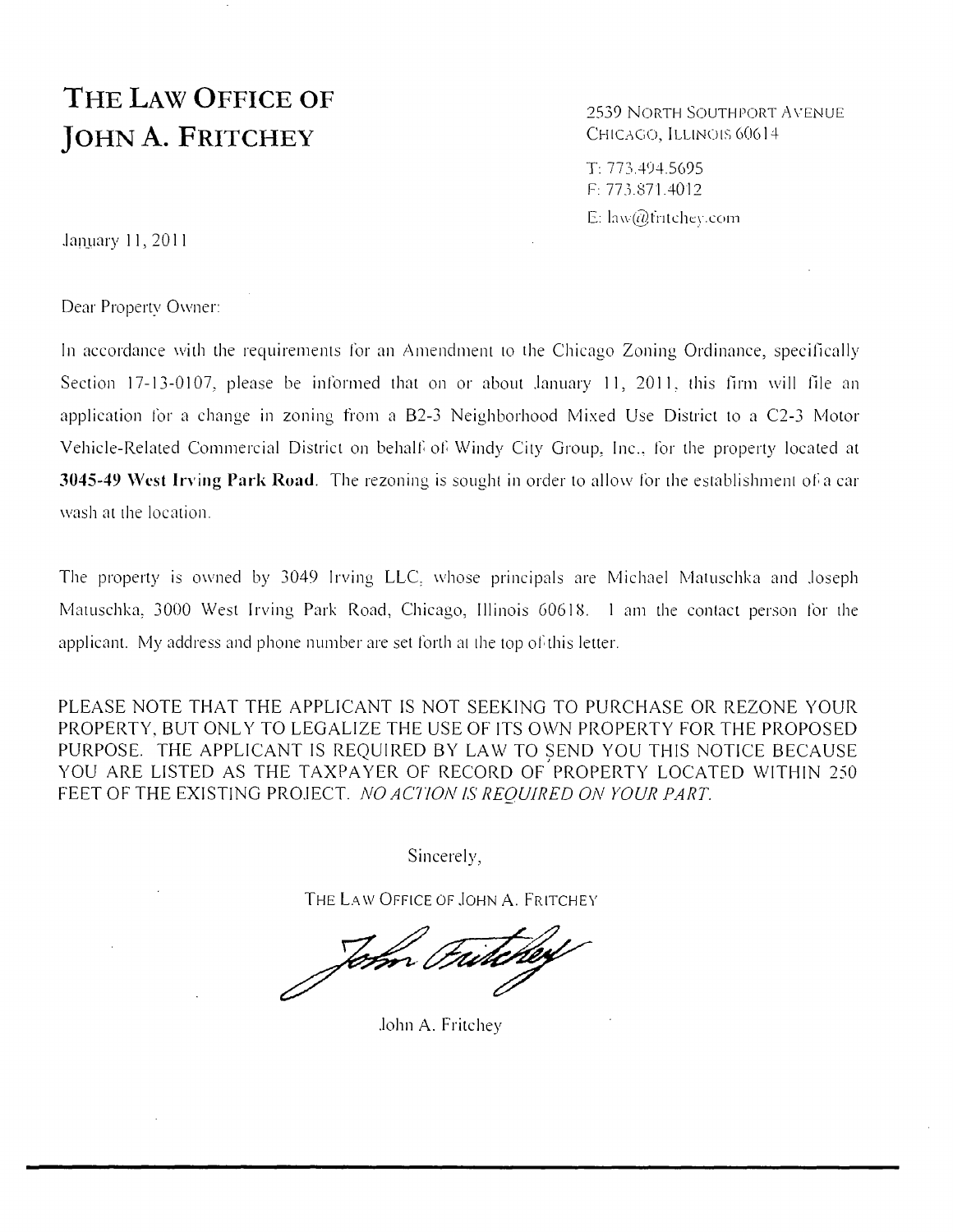#### **CITY OF CHICAGO ECONOMIC DISCLOSURE STATEMENT AND AFFIDAVIT**

#### **SECTION I -- GENERAL INFORMATION**

#### A. Legal name of Disclosing Party submitting this EDS. Include d/b/a/ if applicable: **Windy City Group, Inc.**

Check ONE of the following three boxes:

Indicate whether Disclosing Party submitting this EDS is:

1. [X] the Applicant

OR

- 2. [ ] a legal entity holding a direct or indirect interest in the Applicant. State the legal name of the Applicant in which Disclosing Party holds an interest: OR
- 3. f ] a specified legal entity with a right of control (see Section ILB.I .b.) State the legal name of the entity in which Disclosing Party holds a right of control;
- **B. Business address of Disclosing Party: 3000 West Irving Park Road, Chicago, Illinois 60618**
- C. Telephone:  $773-478-4200$  Fax: Email:

**D. Name of contact person: Michael Matuschka** 

- E. Federal Employer identification No. (if you have one):
- F. Brief description of contract, transaction or other undertaking (referred to below as the "Matter") to which this EDS pertains. (Include project number and location of property, if applicable): **Rezoning for 3045-49 West Irving Park Road**
- **G. Which City agency or department is requesting this EDS? Department of Zoning**

If the Matter is a contract being handled by the City's Department of Procurement Services, please complete the following:

Specification #  $\blacksquare$ 

 $\mathbf{i}$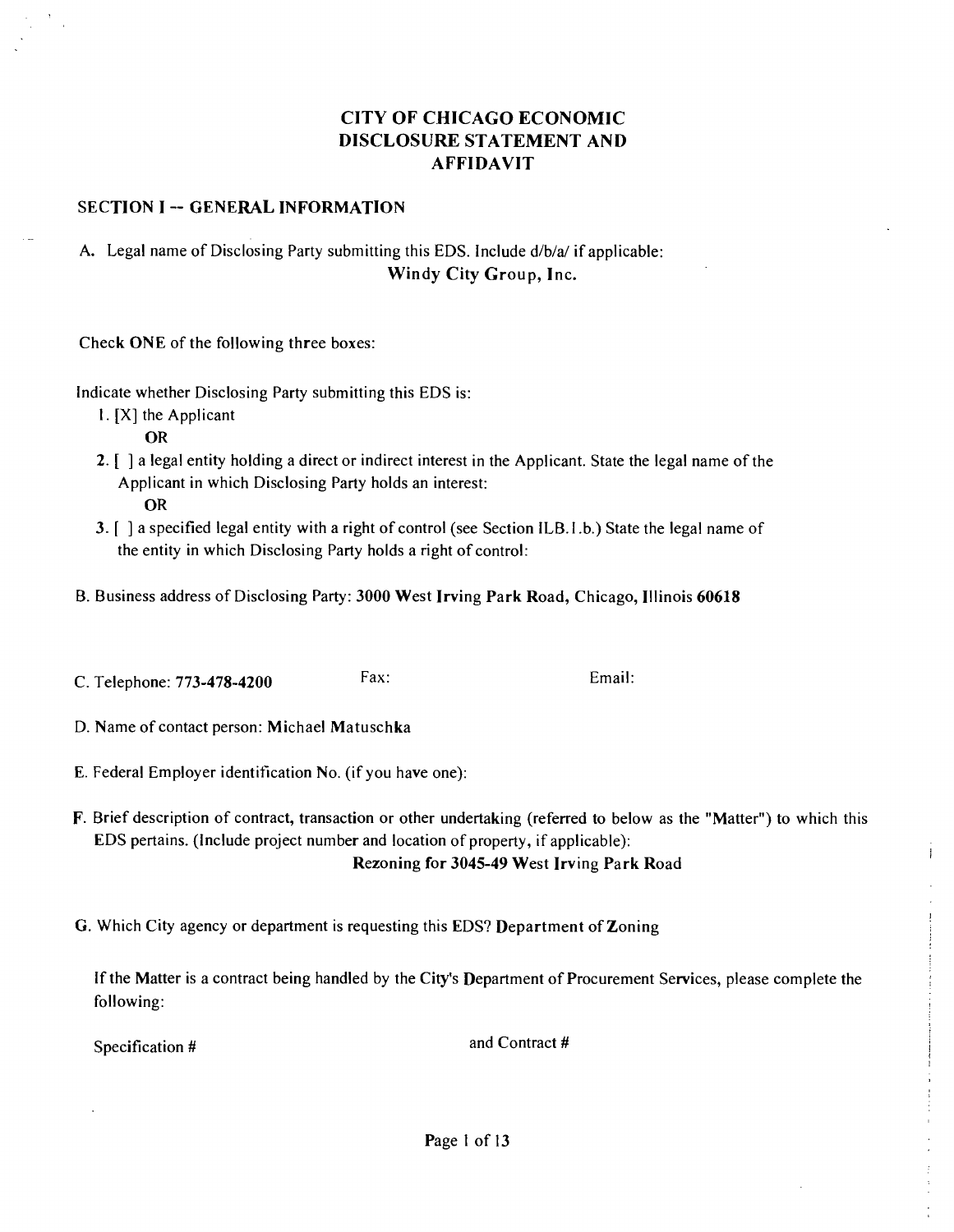#### **SECTION II - DISCLOSURE OF OWNERSHIP INTERESTS**

#### A. NATURE OF DlSCLOSfNG PARTY

| 1. Indicate the nature of the Disclosing Party: |                                                        |  |  |
|-------------------------------------------------|--------------------------------------------------------|--|--|
| [ ] Person                                      | $[X]$ Limited liability company*                       |  |  |
| [ ] Publicly registered business corporation    | [] Limited liability partnership*                      |  |  |
| [ ] Privately held business corporation         | [] Joint venture*                                      |  |  |
| [ ] Sole proprietorship                         | [ ] Not-for-profit corporation                         |  |  |
| [] General partnership*                         | (Is the not-for-profit corporation also a 501 (c)(3))? |  |  |
| [] Limited partnership*                         | $\bigcap$ No<br>$\lceil \ \rceil$ Yes                  |  |  |
| $\lceil$ Trust                                  | $\lceil$ 1 Other (please specify)                      |  |  |

\* Note B.l.b below.

**I. For legal entities, the state (or foreign country) of incorporation or organization, if applicable: Illinois** 

3. For legal entities not organized in the State of Illinois: Has the organization registered to do business in the State of Illinois as a foreign entity?

[ ] Yes [ ] No [ ] N/A

B. IF THE DISCLOSING PARTY IS A LEGAL ENTITY:

l.a. List below the full names and titles of all executive officers and all directors of the entity. For not-for-profit corporations, also list below all members, if any, which are legal entities. If there are no such members, write "no members." For trusts, estates or other similar entities, list below the legal titleholder( s).

Name Title

l.b. If you checked "General partnership," "Limited partnership," "Limited liability company," "Limited liability partnership" or "Joint venture" in response to Item A.I. above (Nature of Disclosing Party), list below the name and title of each general partner, managing member, manager or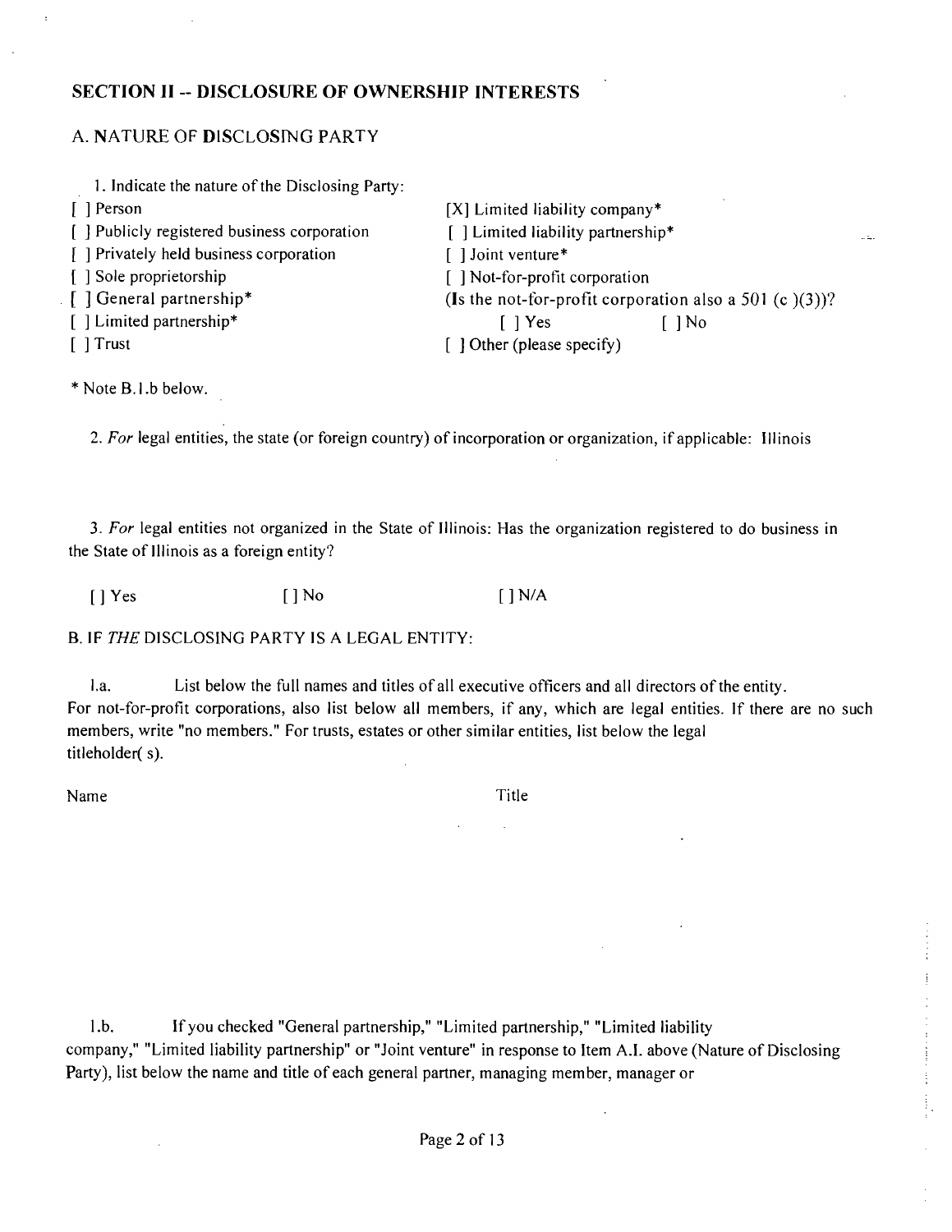any other person or entity that controls the day-to-day management of the Disclosing Party. NOTE: Each legal entity listed below must submit an EDS on its own behalf

| Title |
|-------|
|       |

**Michael Matuschka** Member **Member** 

2. Please provide the following information conceming each person or entity having a direct or indirect beneficial interest (including ownership) in excess of 7.5% of the Disclosing Party. Examples of such an interest include shares in a corporation, partnership interest in a partnership or joint venture, interest of a member or manager in a limited liability company, or interest of a beneficiary of a trust, estate or other similar entity. If none, state "None." NOTE: Pursuant to Secfion 2-154-030 of the Municipal Code of Chicago ("Municipal Code"), the City may require any such additional information from any applicant which is reasonably intended to achieve fiill disclosure.

| Name              | <b>Business Address</b>                         | Percentage Interest in the<br>Disclosing Party |  |  |
|-------------------|-------------------------------------------------|------------------------------------------------|--|--|
| Michael Matuschka | 3000 West Irving Park Road<br>Chicago, IL 60618 | 100%                                           |  |  |

#### **SECTION III - BUSINESS RELATIONSHIPS WITH CITV ELECTED OFFICIALS**

Has the Disclosing Party had a "business relationship," as defined in Chapter 2-156 of the Municipal Code, with any City elected ot ticial in the 12 months before the date this EDS is signed?

[ ] Yes X No

If yes, please identity below the name(s) of such City elected official(s) and describe such relationship( s):

#### **SECTION IV - DISCLOSURE OF SUBCONTRACTORS AND OTHER RETAINED PARTIES**

The Disclosing Party must disclose the name and business address of each subcontractor, attomey, lobbyist, accountant, consultant and any other person or entity whom the Disclosing Party has retained or expects to retain in connection with the Matter, as well as the nature of the relationship, and the total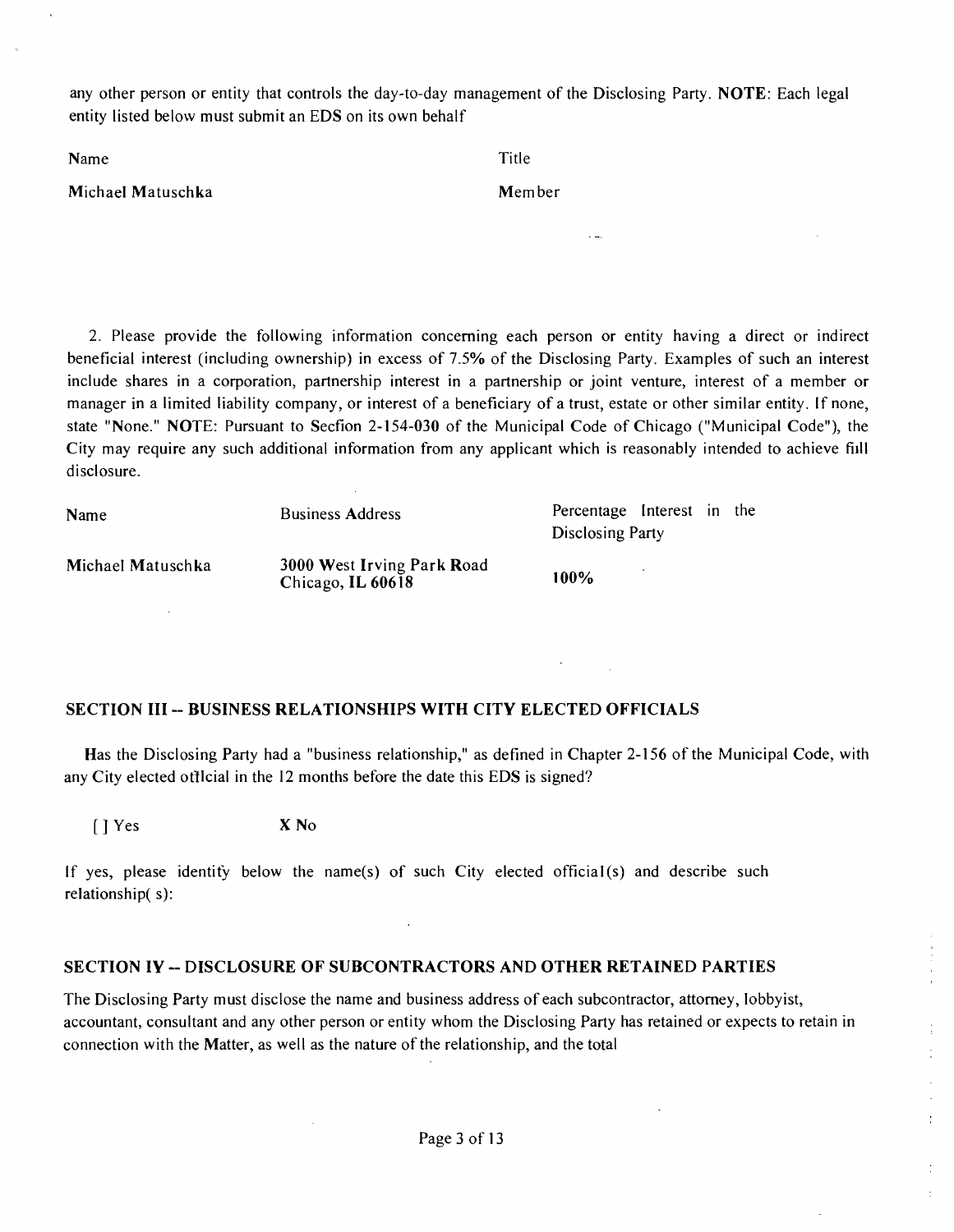amount of the fees paid or estimated to be paid. The Disclosing Party is not required to disclose employees who are paid solely through the Disclosing Party's regular payroll.

"Lobbyist" means any person or entity who undertakes to influence any legislative or administrative action on behalf of any person or entity other than: (1) a not-for-profit entity, on an unpaid basis, or (2) himself "Lobbyist" also means any person or entity any part of whose duties as an employee of another includes undertaking to influence any legislative or administrative action.

If the Disclosing Party is uncertain whether a disclosure is required under this Section, the Disclosing Party must either ask the City whether disclosure is required or make the disclosure.

| Name<br>(indicate whether)<br>retained or anticipated<br>to be retained) | <b>Business Address</b>                | Relationship to Disclosing Party<br>(subcontractor, attorney, lobbyist,<br>$etc.$ ) | Fees<br>(indicate whether)<br>paid or estimated) |
|--------------------------------------------------------------------------|----------------------------------------|-------------------------------------------------------------------------------------|--------------------------------------------------|
| Law Office of<br>John Fritchey                                           | 2539 N. Southport<br>Chicago, JL 60614 | Attorney                                                                            | \$6,500                                          |

(Add sheets if necessary)

[ ] Check here if the Disclosing party has not retained, nor expects to retain, any such persons or entities.

### **SECTION V -- CERTIFICATIONS**

#### A. COURT-ORDERED CHILD SUPPORT COMPLIANCE

Under Municipal Code Section 2-92-415, substanfial owners of business enfifies that contract with the City must remain in compliance with their child support obligations throughout the term of the contract.

Has any person who directly or indirectly owns 10% or more of the Disclosing Party been declared in artearage on any child support obligations by any Illinois court of competent jurisdiction?

[ ] Yes  $[X]$  No  $[$  ] No person owns 10% or more of the Disclosing Party.

If "Yes," has the person entered into a court-approved agreement for payment of all support owed and is the person in compliance with that agreement?

[ ] Yes [ ] No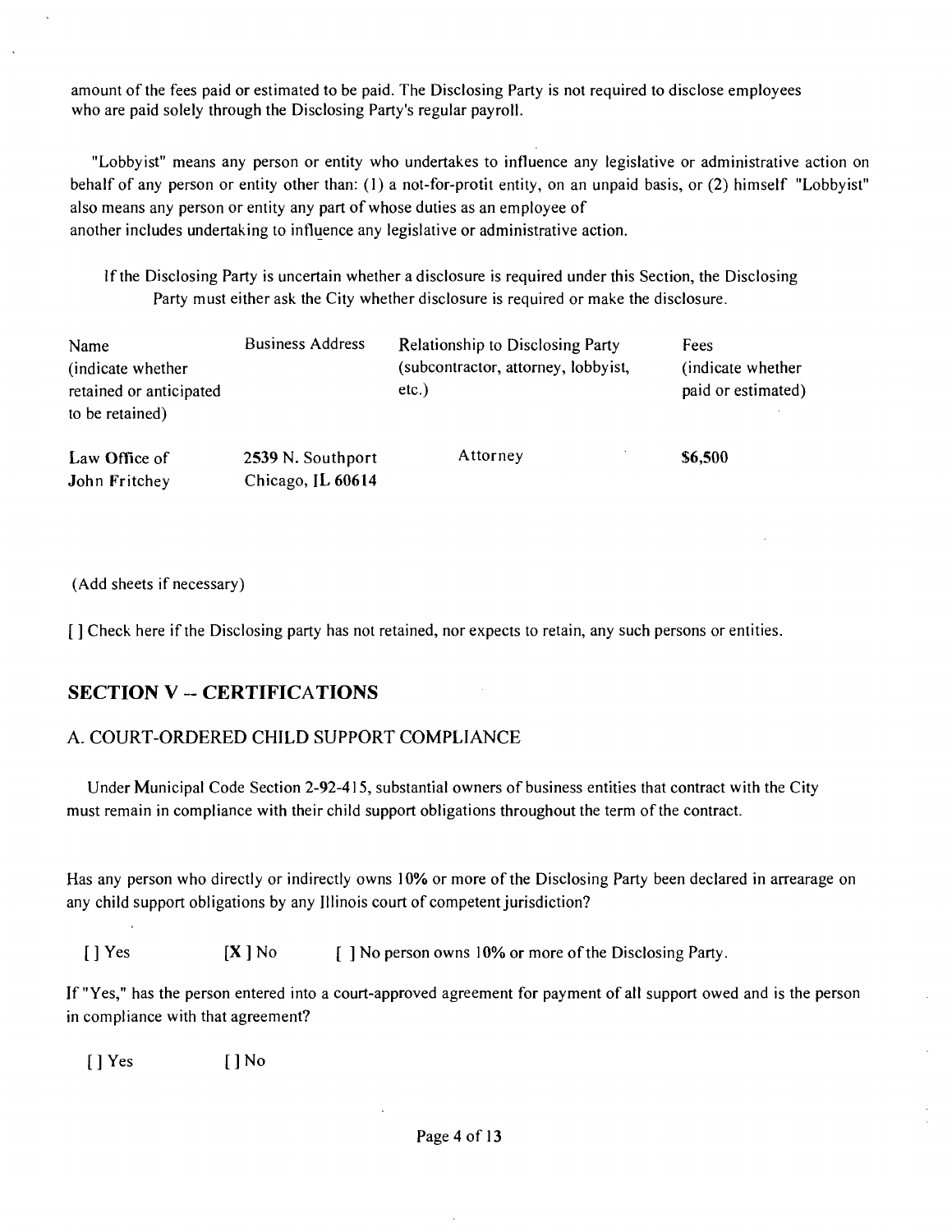#### B. FURTHER CERTIFICATIONS

I. The Disclosing Party and, if the Disclosing Party is a legal entity, all of those persons or entities identified in Section II.B. 1. of this EDS:

- a. are not presently debarred, suspended, proposed for debamient, declared ineligible or voluntarily excluded from any transactions by any federal, state or local unit of govemment;
- b. have not, within a five-year period preceding the date of this EDS, been convicted of a criminal offense, adjudged guilty, or had a civil judgment rendered against them in connection with: obtaining, attempting to obtain, or performing a public (federal, state or local) transaction or contract under a public transaction; a violation of federal or state antitrust statutes; fraud; embezzlement; theft; forgery; bribery; falsification or destruction of records; making false statements; or receiving stolen property;
- **c.** are not presently indicted for or otherwise criminally or civilly charged by a govemmental enfity (federal, state or local) with commission of any of the offenses enumerated in clause B.t.b. of this Section V;
- d. have not, within a five-year period preceding the date of this EDS, had one or more public transactions (federal, state or local) terminated for cause or default; and
- e, have not, within a five-year period preceding the date ofthis EDS, been convicted, adjudged guilty, or found liable in a civil proceeding, or in any criminal or civil acfion, including actions conceming enviromnental violations, instituted by the City or by the federal government, any state, or any other unit of local govemment.
- 2. The certifications in subparts 2, 3 and 4 concem:
	- the Disclosing Party;
	- any "Applicable Party" (meaning any party participating in the performance of the Matter, including but not limited to any persons or legal entities disclosed under Section IV, "Disclosure of Subcontractors and Other Retained Parties");
	- any "Affiliated Entity" (meaning a person or entity that, direcfiy or indirectly: controls the Disclosing Party, is controlled by the Disclosing Party, or is, with the Disclosing Party, under common control of another person or entity. Indicia of control include, without limitation: interlocking management or ownership; identity of interests among family members, shared facilities and equipment; common use of employees; or organization of a business enfity following the ineligibility of a business entity to do business with federal or state or local government, including the City, using substantially the same management, ownership, or principals as the ineligible entity); with respect to Applicable Parties, the term Affiliated Entity means a person or entity that directly or indirectly controls the Applicable Party, is controlled by it, or, with the Applicable Party, is under common control of another person or entity;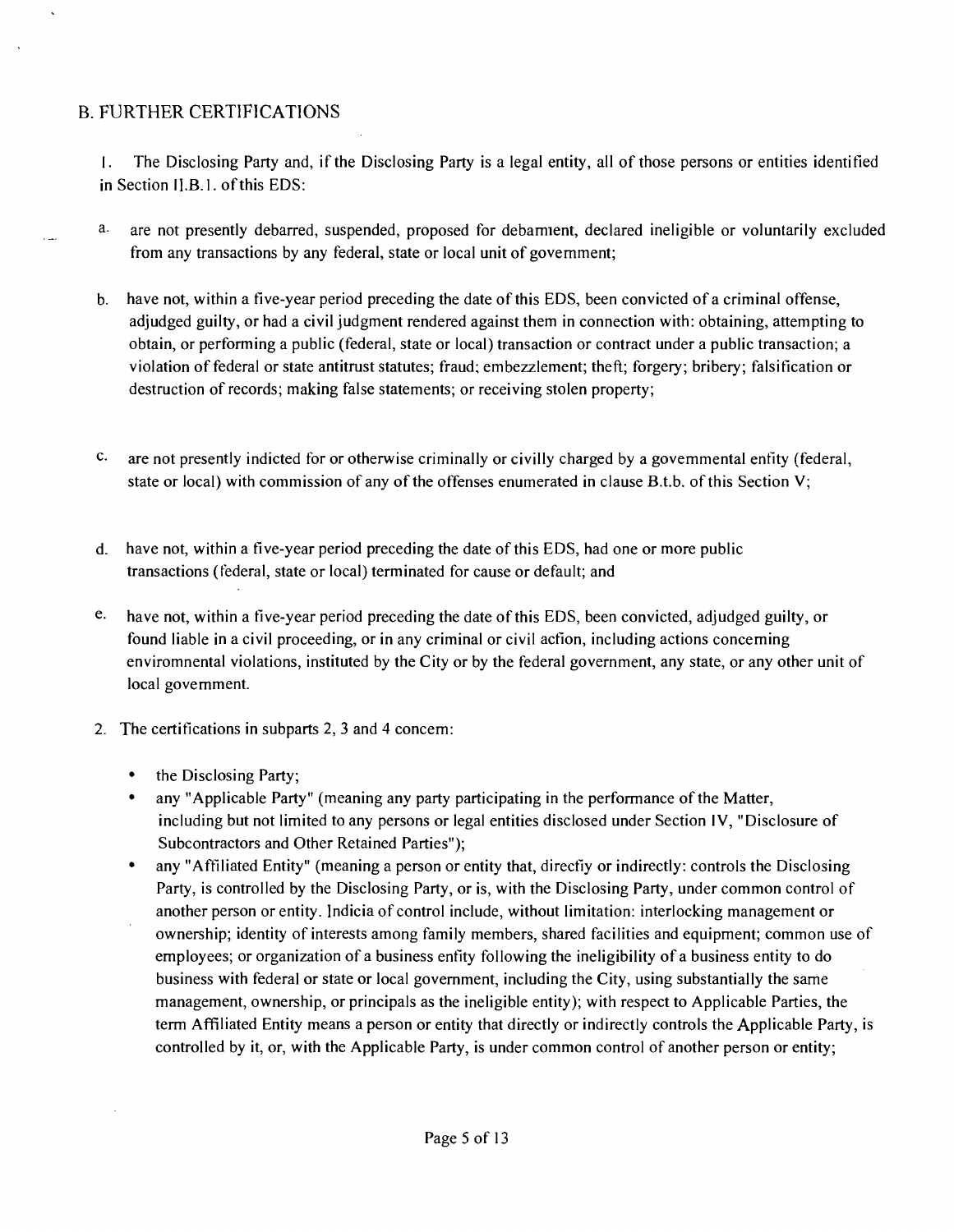any responsible official of the Disclosing Party, any Applicable Party or any Affiliated Entity or any other otticial, agent or employee of the Disclosing Party, any Applicable Party or any Affiliated Entity, acting pursuant to the direcfion or authorization of a responsible official ofthe Disclosing Party, any Applicable Party or any Affiliated Entity (collecfively "Agents").

Neither the Disclosing Party, nor any Applicable Party, nor any Affiliated Entity of either the Disclosing Party or any Applicable Party nor any Agents have, during the five years before the date this EDS is signed, or, with respect to an Applicable Party, an Affiliated Enfity, or an Affiliated Entity of an Applicable Party during the five years before the date of such Applicable Party's or Affiliated Entity's contract or engagement in connection with the Matter;

- a. bribed or attempted to bribe, or been convicted or adjudged guilty of bribery or attempting to bribe, a public officer or employee ofthe City, the State of Illinois, or any agency of the federal govemment or of any state or local govemment in the United States of America, in that officer's or employee's official capacity;
- b. agreed or colluded with other bidders or prospective bidders, or been a party to any such agreement, or been convicted or adjudged guilty of agreement or collusion among bidders or prospective bidders, in restraint of freedom of competition by agreement to bid a fi.xed price or otherwise; or
- c, made an admission of such conduct described in a. or b. above that is a matter of record, but have not been prosecuted for such conduct; or
- d. violated the provisions of Municipal Code Secfion 2-92-610 (Living Wage Ordinance).

3. Neither the Disclosing Party, Affiliated Entity or Applicable Party, or any of their employees, officials, agents or partners, is barred from contracting with any unit of state or local govemment as a result of engaging in or being convicted of (I) bid-rigging in violafion of 720 ILCS 5/33E-3; (2) bid-rotating in violation of 720 ILCS 5/33E-4; or (3) any similar offense of any state or of the United States of America that contains the same elements as the offense of bid-rigging or bid-rotating.

4. Neither the Disclosing Party nor any Affiliated Enfity is listed on any of the following lists maintained by the Office of Foreign Assets Control of the U.S. Department of the Treasury or the Bureau oflndustry and Security of the U. S. Department of Commerce or their successors: the Specially Designated Nationals List, the Denied Persons List, the Unverified List, the Entity List and the Debarred List.

5. The Disclosing Party understands and shall comply with (1) the applicable requirements of the Govemmental Ethics Ordinance of the City, Title 2, Chapter 2-156 of the Municipal Code; and (2) all the applicable provisions of Chapter 2-56 of the Municipal Code (Office of the Inspector General).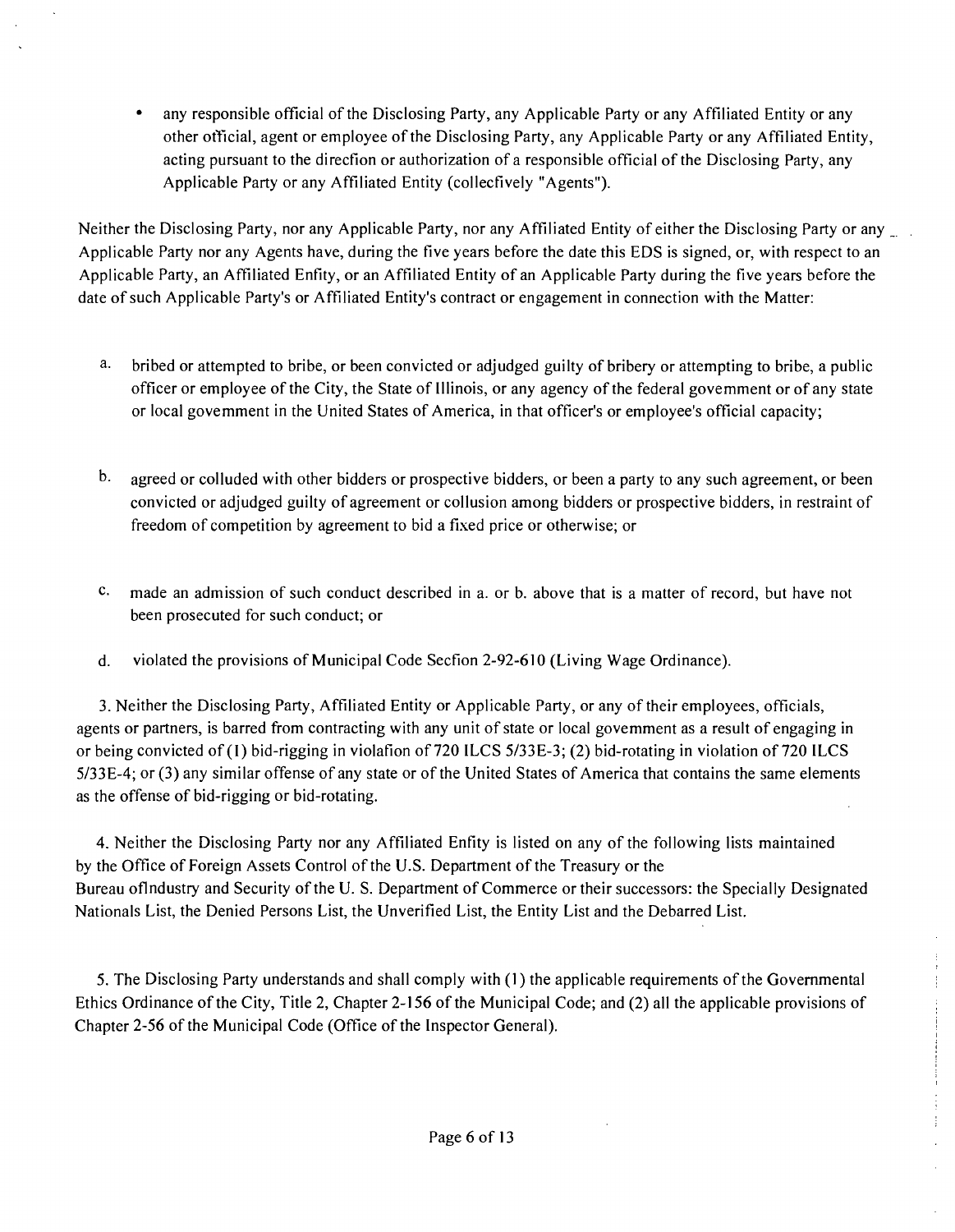6. If the Disclosing Party is unable to certify to any of the above statements in this Part B (Further Certifications), the Disclosing Party must explain below;

If the letters "NA," the word "None," or no response appears on the lines above, it will be conclusively presumed that the Disclosing Party certified to the above statements.

100 And All And All And All And All And All And All And All

#### C. CERTIFICATION OF STATUS AS FfNANClAL INSTITUTION

For purposes ofthis Part C, under Municipal Code Section 2-32-455(b), the term "financial institution" means a bank, savings and loan association, thrift, credit union, mortgage banker, mortgage broker, trust company, savings bank, investment bank, securities broker, municipal securities broker, securities dealer, municipal securifies dealer, securities underwriter, municipal securities underwriter, investment trust, venture capital company, bank holding company, financial services holding company, or any licensee under the Consumer Installment Loan Act, the Sales Finance Agency Act, or the Residential Mortgage Licensing Act. However, "financial institution" specifically shall not include any entity whose predominant business is the providing of tax deferred, defined contribution, pension plans to public employees in accordance with Sections 403(b) and 457 of the Intemal Revenue Code. (Additional definifions may be found in Municipal Code Section 2-32-455(b ).)

#### I. CERTIFICATION

The Disclosing Party certifies that the Disclosing Party (check one)

 $[ ]$  is  $X$  is not

a "financial institution" as defined in Secfion 2-32-455(b) of the Municipal Code.

2- If the Disclosing Party IS a financial insfitufion, then the Disclosing Party pledges:

"Weare not and will not become a predatory lender as defined in Chapter 2-32 of the Municipal Code. We further pledge that none of our affiliates is, and none of them will become, a predatory lender as defined in Chapter 2-32 of the Municipal Code. We understand that becoming a predatory lender or becoming an affiliate of a predatory lender may result in the loss of the privilege of doing business with the City."

If the Disclosing Party is unable to make this pledge because it or any of its affiliates (as defined in Section 2- 32-455(b) of the Municipal Code) is a predatory lender within the meaning of Chapter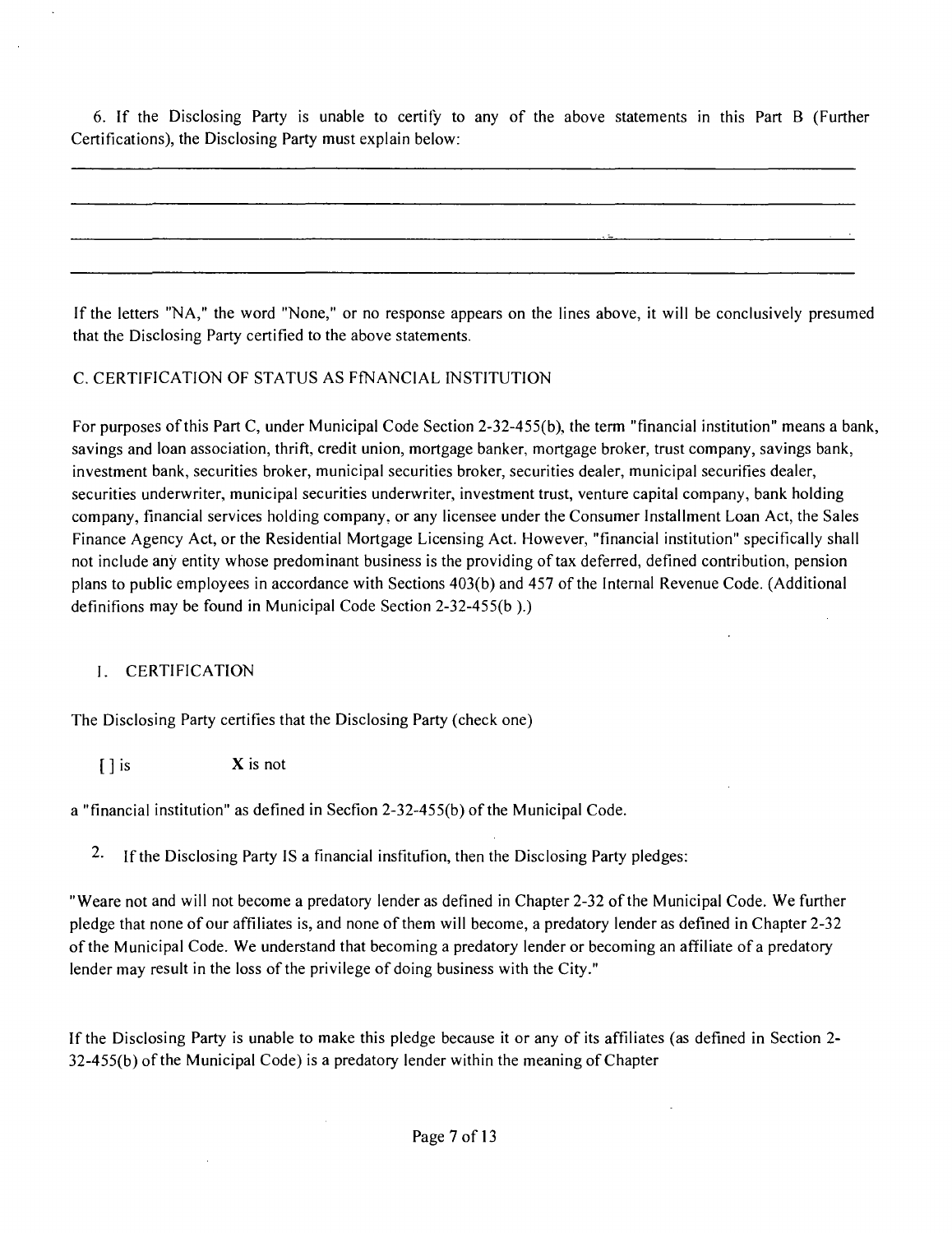2-32 of the Municipal Code, explain here (attach additional pages if necessary);

If the letters "NA," the word "None," or no response appears on the lines above, it will be conclusively presumed that the Disclosing Party certified to the above statements.

D. CERTIFICATION REGARDING INTEREST IN CITY BUSINESS

Any words or temis that are defined in Chapter 2-156 of the Municipal Code have the same meanings when used in this Part D.

1. In accordance with Section 2-156-110 ofthe Municipal Code; Does any official or employee ofthe City have a financial interest in his or her own name or in the name of any other person or entity in the Matter?

 $[$  ] Yes  $[X]$  No

NOTE: If you checked "Yes" to Item D.l., proceed to Items D.2. and D.3. If you checked "No" to Item D.l., proceed to Part E.

2. Unless sold pursuant to a process of competitive bidding, or otherwise permitted, no City elected official or employee shall have a financial interest in his or her own name or in the name of any other person or enfity in the purchase of any property that (i) belongs to the City, or (ii) is sold for taxes or assessments, or (iii) is sold by virtue otlegal process at the suit of the City (collectively, "City Property Sale"). Compensation for property taken pursuant to the City's eminent domain power does not constitute a financial interest within the meaning of this Part D.

Does the Matter involve a City Property Sale?

[ ] Yes X No

3. If you checked "Yes" to Item D.I., provide the names and business addresses ofthe City officials or employees having such interest and identify the nature of such interest:

| Name | <b>Business Address</b> | Nature of Interest |
|------|-------------------------|--------------------|
|      |                         |                    |
|      |                         |                    |
|      |                         |                    |

4. The Disclosing Party further certifies that no prohibited financial interest in the Matter will be acquired by any City official or employee.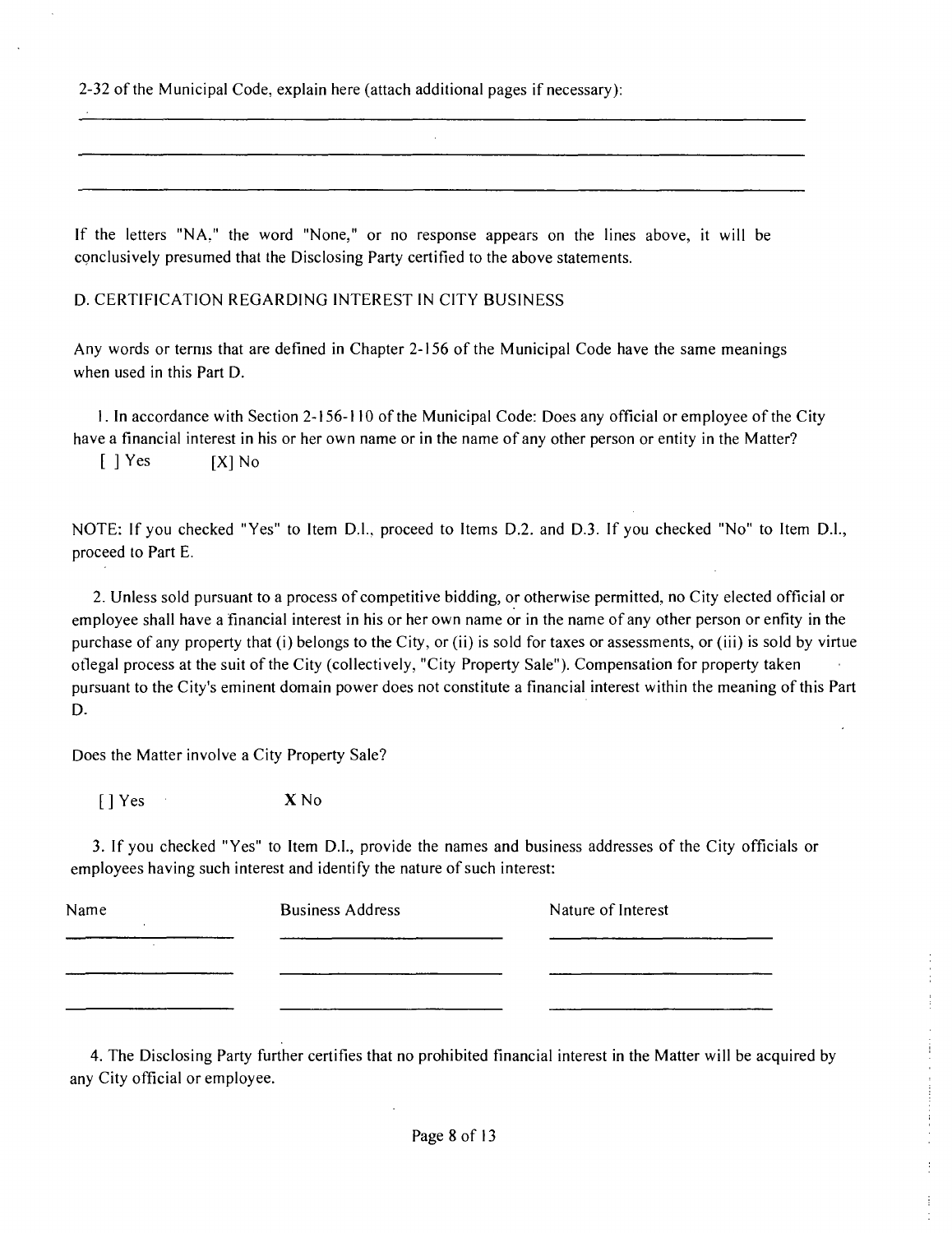#### E. CERTIFICATION REGARDING SLAVERY ERA BUSfNESS

The Disclosing Party has searched any and all records of the Disclosing Party and any and all predecessor entities for records of investments or profits from slavery, the. slave industry, or slaveholder insurance policies from the slavery era (including insurance policies issued to slaveholders that provided coverage for damage to or injury or death of their slaves) and has disclosed in this EDS any and all such records to the City. In addifion, the Disclosing Party must disclose the names of any and all slaves or slaveholders described in those records. Failure to comply with these disclosure requirements may make the Matter to which this EDS pertains voidable by the City.

Please check either 1. or 2. below. If the Disclosing Party checks 2., the Disclosing Party must disclose below or in an attachment to this EDS all requisite information as set forth in that paragraph 2.

X I. The Disclosing Party verifies that (a) the Disclosing Party has searched any and all records ofthe Disclosing Party and any and all predecessor entities for records of investments or profits from slavery, the slave industry, or slaveholder insurance policies, and (b) the Disclosing Party has found no records of investments or profits from slavery, the slave industry, or slaveholder insurance policies and no records of names of any slaves or slaveholders.

2. The Disclosing Party verifies that, as a result of conducting the search in step I (a) above, the Disclosing Party has found records relating to investments or profits from slavery, the slave industry, or slaveholder insurance policies and/or the names of any slaves or slaveholders. The Disclosing Party verifies that the following constitutes full disclosure of all such records:

#### SECTION VI -- CERTIFICATIONS FOR FEDERALLY-FUNDED MATTERS

NOTE: If the Matter is federally fiinded, complete this Section VI. If the Matter is not federally fiinded, proceed to Section VII.

#### A. CERTIFICATION REGARDING LOBBYfNG

1. List below the names of all persons or entities registered under the federal Lobbying Disclosure Act of 1995 who have made lobbying contacts on behalf of the Disclosing Party with respect to the Matter: (Begin list here, add sheets as necessary):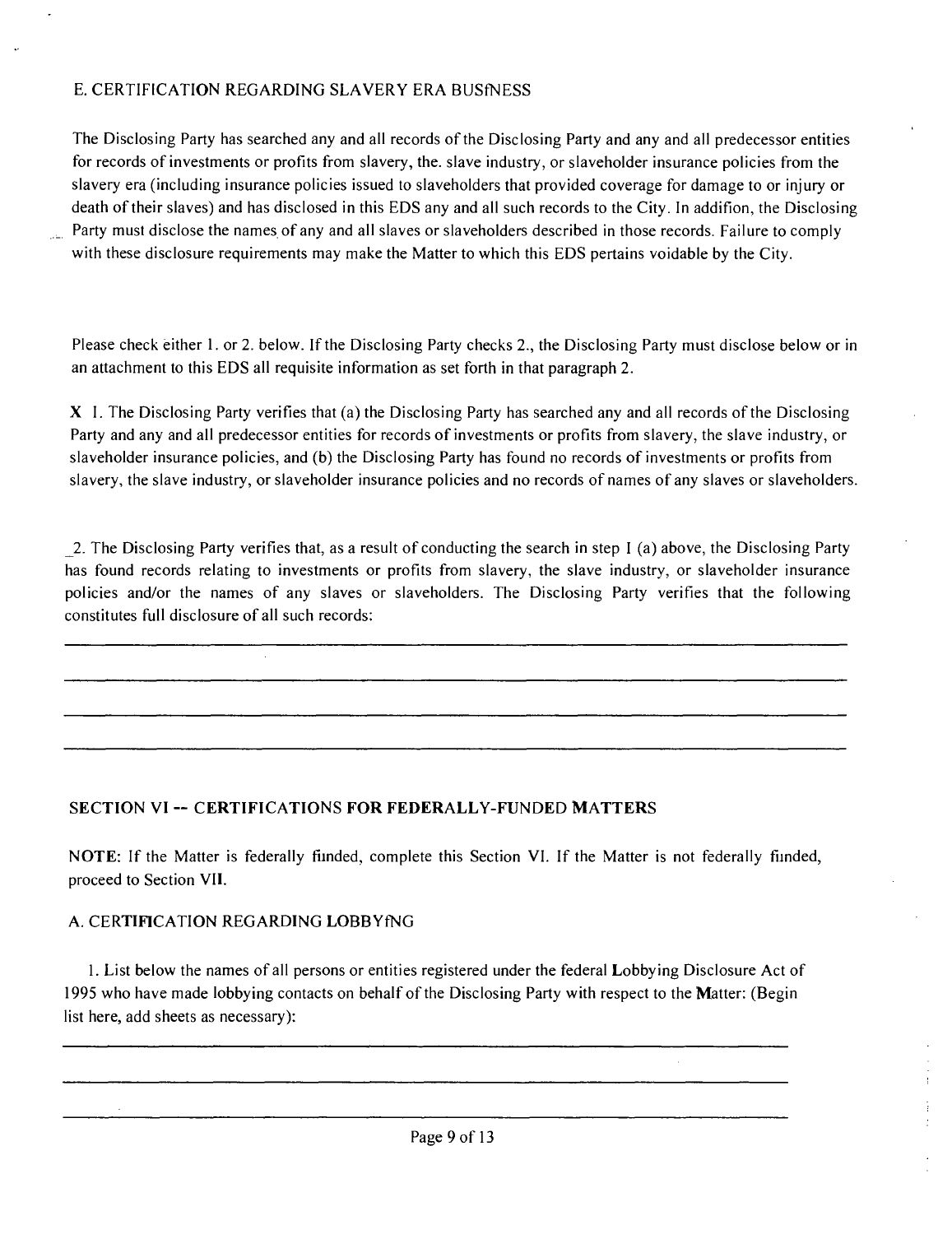(Ifno explanafion appears or begins on the lines above, or if the letters "NA" or if the word "None" appear, it will be conclusively presumed that the Disclosing Party means that NO persons or entities registered under the Lobbying Disclosure Act of 1995 have made lobbying contacts on behalf of the Disclosing Party with respect to the Matter.)

2. The Disclosing Party has not spent and will not expend any federally appropriated funds to pay any person or entity listed in Paragraph A.l. above for his or her lobbying activifies or to pay any person or entity to infiuence or

attempt to infiuence an officer or employee of any agency, as defined by applicable federal law, a member of Congress, an officer or employee of Congress, or an employee of a member of Congress, in connection with the award of any federally funded contract, making any federally funded grant or loan, entering into any cooperative agreement, or to extend, continue, renew, amend, or modify any federally funded contract, grant, loan, or cooperative agreement.

3. The Disclosing Party will submit an updated certification at the end of each calendar quarter in which there occurs any event that materially affects the accuracy of the statements and infomiafion set forth in paragraphs A.l. and A.2. above.

If the Matter is federally funded and any funds other than federally appropriated funds have been or will be paid to any person or entity for influencing or attempting to influence an officer or employee of any agency (as defined by applicable federal law), a member of Congress, an officer or employee of Congress, or an employee of a member of Congress in connection with the Matter, the Disclosing Party must complete and submit Standard Form-LLL, "Disclosure Form to Report Lobbying," in accordance with its instrucfions. The form may be obtained online from the federal Office of Management and Budget (OMB) web site at http://www.whitehouse.gov/omb/grants/sflllin.pdf. linked on the page http://www.whitehouse.gov/omb/grants/grants\_forms.html.

4. The Disclosing Party certifies that either: (i) it is not an organization described in section 501(c)(4) of the Internal Revenue Code of 1986; or (ii) it is an organization described in section  $50I(c)(4)$  of the Intemal Revenue Code of 1986 but has not engaged and will not engage in "Lobbying Activifies".

5. If the Disclosing Party is the Applicant, the Disclosing Party must obtain certifications equal in form and substance to paragraphs A.l. through A.4. above from all subcontractors before it awards any subcontract and the Disclosing Party must maintain all such subcontractors' certifications for the duration of the Matter and must make such certifications promptly available to the City upon request.

#### B. CERTIFICATION REGARDING EQUAL EMPLOYMENT OPPORTUNITY

If the Matter is federally funded, federal regulafions require the Applicant and all proposed subcontractors to submit the following information with their bids or in writing at the outset of negofiations.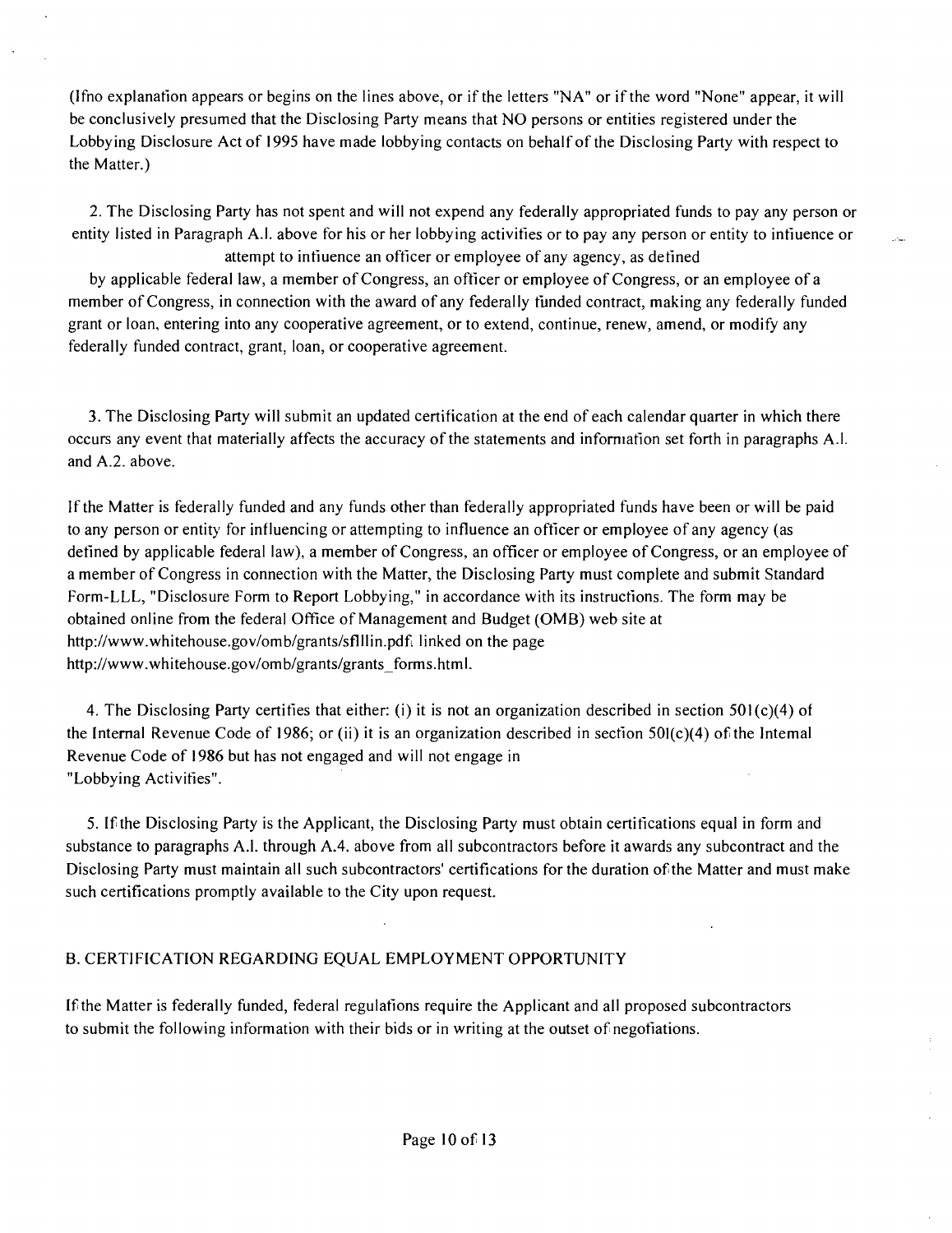Is the Disclosing Party the Applicant?

[ ] Yes [ ] No

If "Yes," answer the three questions below:

1. Have you developed and do you have on tile affirmative action programs pursuant to applicable federal regulations? (See 41 CFR Part 60-2.)

[] Yes [ ] No

2. Have you filed with the Joint Reporting Committee, the Director of the Office of Federal Contract Compliance Programs, or the Equal Employment Opportunity Commission all reports due under the applicable filing requirements?  $\lceil \cdot \rceil$  Yes  $\lceil \cdot \rceil$  No

3. Have you parficipated in any previous contracts or subcontracts subject to the equal opportunity clause?

[ ] Yes [ ] No

If you checked "No" to question 1. or 2. above, please provide an explanation;

**SECTION VII - ACKNOWLEDGMENTS, CONTRACT INCORPORATION, COMPLIANCE, PENAL TIES, DISCLOSURE** 

The Disclosing Party understands and agrees that;

A. By completing and filing this EDS, the Disclosing Party acknowledges and agrees, on behalf of itself and the persons or entities named in this EDS, that the City may invesfigate the creditworthiness of some or all of the persons or entities named in this EDS.

B. The certifications, disclosures, and acknowledgments contained in this EDS will become part of any contract or other agreement between the Applicant and the City in connection with the Matter, whether procurement. City assistance, or other City action, and are material inducements to the City's execution of any contract or taking other action with respect to the Matter. The Disclosing Party understands that it must comply with all statutes, ordinances, and regulations on which this EDS is based.

C. The City's Govemmental Ethics and Campaign Financing Ordinances, Chapters 2-156 and 2-164 of the Municipal Code, impose certain dufies and obligations on persons or entities seeking City contracts, work, business, or transactions. The fiill text of these ordinances and a training program is available on line at www.citvofchicago.org/Ethics. and may also be obtained from the City's Board of Ethics, 740 N. Sedgwick St., Suite 500, Chicago, IL 60610, (312) 744-9660. The Disclosing Party must comply fully with the applicable ordinances.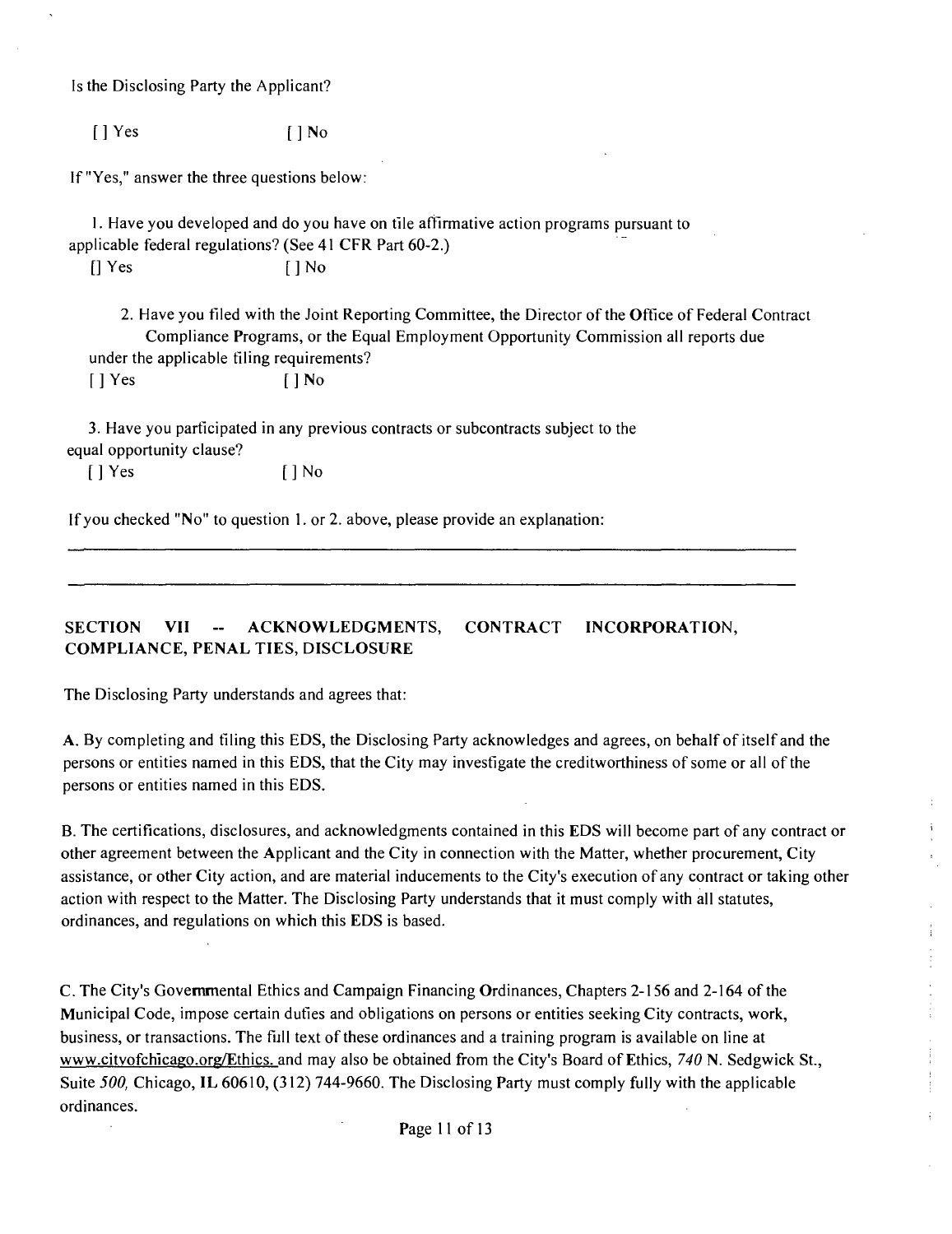D. If the City detennines that any information provided in this EDS is false, incomplete or inaccurate, any contract or other agreement in connection with which it is submitted may be rescinded or be void or voidable, and the City may pursue any remedies under the contract or agreement (if not rescinded, void or voidable), at law, or in equity, including terminafing the Disclosing Party's participation in the Matter and/or declining to allow the Disclosing Party to participate in other transactions with the City. Remedies at law for a false statement of material fact may include incarceration and an award to the City of treble damages.

E. It is the City's policy to make this document available to the public on its Intemet site and/or upon request. Some or all of the information provided on this EDS and any attachments to this EDS may be made available to the public on the Intemet, in response to a Freedom of Information Act request, or otherwise. By completing and signing this EDS, the Disclosing Party waives and releases any possible rights or claims which it may have against the City in connection with the public release of information contained in this EDS and also authorizes the City to verify the accuracy of any information submitted in this EDS.

F. The information provided in this EDS must be kept current. In the event of changes, the Disclosing Party must supplement this EDS up to the time the City takes action on the Matter. If the Matter is a contract being handled by the City's Department of Procurement Services, the Disclosing Party must update this EDS as the contract requires.

The Disclosing Party represents and warrants that;

G. The Disclosing Party has not withheld or reserved any disclosures as to economic interests in the Disclosing Party, or as to the Matter, or any information, data or plan as to the intended use or purpose for which the Applicant seeks City Councilor other City agency acfion.

For purposes ofthe certifications in H.l. and H.2. below, the term "affiliate" means any person or enfity that, directly or indirectly: controls the Disclosing Party, is controlled by the Disclosing Party, or is, with the Disclosing Party, under common control of another person or enfity. Indicia of control include, without limitafion; interlocking management or ownership; identity of interests among family members; shared facilities and equipment; common use of employees; or organizafion of a business entity following the ineligibility of a business entity to do business with the federal govemment or a state or local govemment, including the City, using substantially the same management, ownership, or principals as the ineligible entity.

H.l. The Disclosing Party is not delinquent in the payment of any tax administered by the Illinois Department of Revenue, nor are the Disclosing Party or its affiliates delinquent in paying any fine, fee, tax or other charge owed to the City. This includes, but is not limited to, all water charges, sewer charges, license fees, parking tickets, property taxes or sales taxes.

H.2 If the Disclosing Party is the Applicant, the Disclosing Party and its affiliates will not use, nor permit their subcontractors to use, any facility on the U.S. EPA's List of Violating Facilities in connection with the Matter for the duration of time that such facility remains on the list.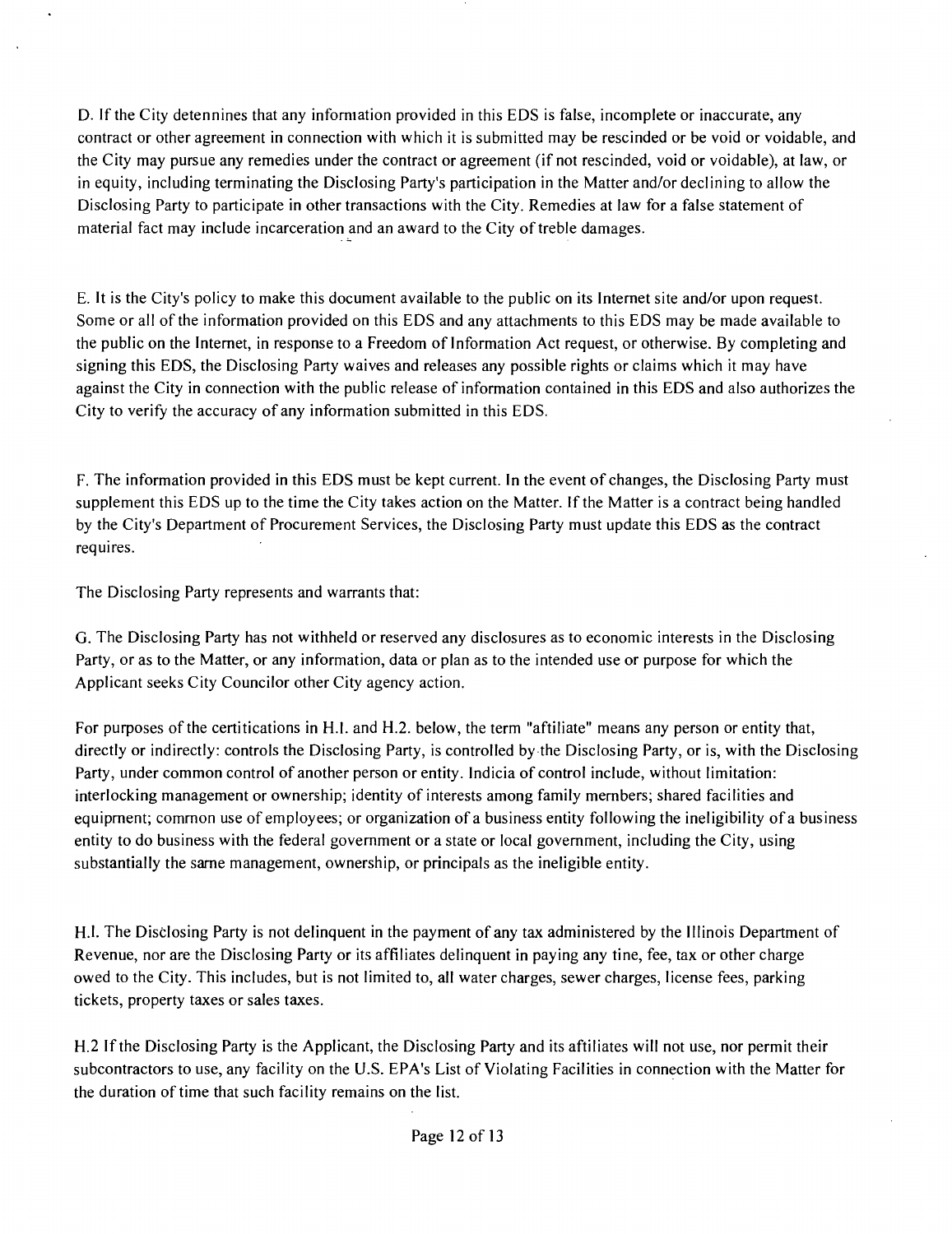H.3 If the Disclosing Party is the Applicant, the Disclosing Party will obtain from any contractors/subcontractors hired or to be hired in connection with the Matter certifications equal in form and substance to those in H.1. and H.2. above and will not, without the prior written consent of the City, use any such contractor/subcontractor that does not provide such certifications or that the Disclosing Party has reason to believe has not provided or cannot provide truthful certifications.

NOTE: If the Disclosing Party cannot certify as to any of the items in H.1., H.2. or H.3. above, an explanatory statement must be attached to this EDS.

#### **CERTIFICATION**

Under penalty of perjury, the person signing below: (I) warrants that he/she is authorized to execute this EDS on behalf ofthe Disclosing Party, and (2) warrants that all certifications and statements contained in this EDS are true, accurate and complete as of the date fumished to the City.

Date: December  $\frac{29}{,}$  2010

**Windy City Group, Inc.**  (Print or type name of Disclosing Party)  $\iint$  $\mathsf{By:}$   $\mathsf{IVIC}$   $\mathsf{IV}$   $\mathsf{U}$   $\mathsf{U}$ (sign here)

**Michael Matuschka**  (Print or type name of person signing)

Signed and sworn to before me on December  $29$ , 2010 at Cook County, Illinois

**OFFICIAL SEAL** Notary Public **JOHN A FRITCHEY** NOTARY PUBLIC - STATE OF ILLINOIS MY COMMISSION EXPIRES:09/21/13

Commission expires: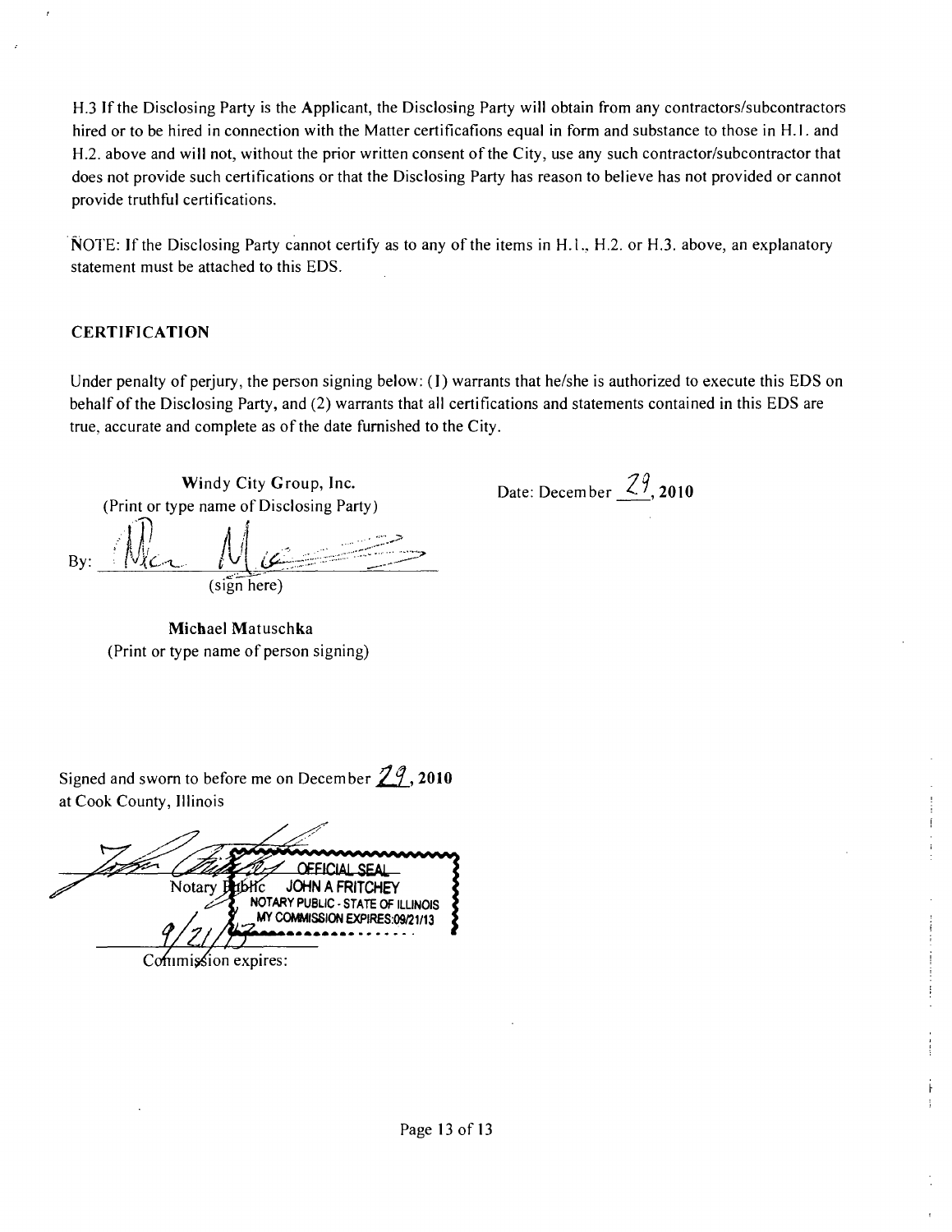#### **CITY OF CHICAGO ECONOMIC DISCLOSURE STATEMENT AND AFFIDAVIT**

#### **SECTION I -- GENERAL INFORMATION**

#### A. Legal name of Disclosing Party submitting this EDS. Include d/b/a/ if applicable; **3049 Irving LLC**

**Check ONE of the following three boxes:** 

Indicate whether Disclosing Party submitting tliis EDS is:

1. [ ] the Applicant

OR

- 2. [ ] a legal entity holding a direct or indirect interest in the Applicant. State the legal name of the Applicant in which Disclosing Party holds an interest: OR
- $3.$  [X] a specified legal entity with a right of control (see Section ILB.1.b.) State the legal name of the entity in which Disclosing Party holds a right of control:
- **B. Business address of Disclosing Party; 3049 West Irving Park Road, Chicago, Illinois 60618**
- C. Telephone: 773-478-4200 Fax: Email:

**D. Name of contact person: Michael Matuschka** 

- E. Federal Employer Identification No. (if you have one);
- F. Brief description of contract, transaction or other undertaking (referred to below as the "Matter") to which this EDS pertains. (Include project number and location of property, if applicable);

**Rezoning for 3045-49 West Irving Park Road** 

**G. Which City agency or department is requesting this EDS? Department cf Zoning** 

If the Matter is a contract being handled by the City's Department of Procurement Services, please complete the following:

Specification #  $\frac{1}{2}$  and Contract #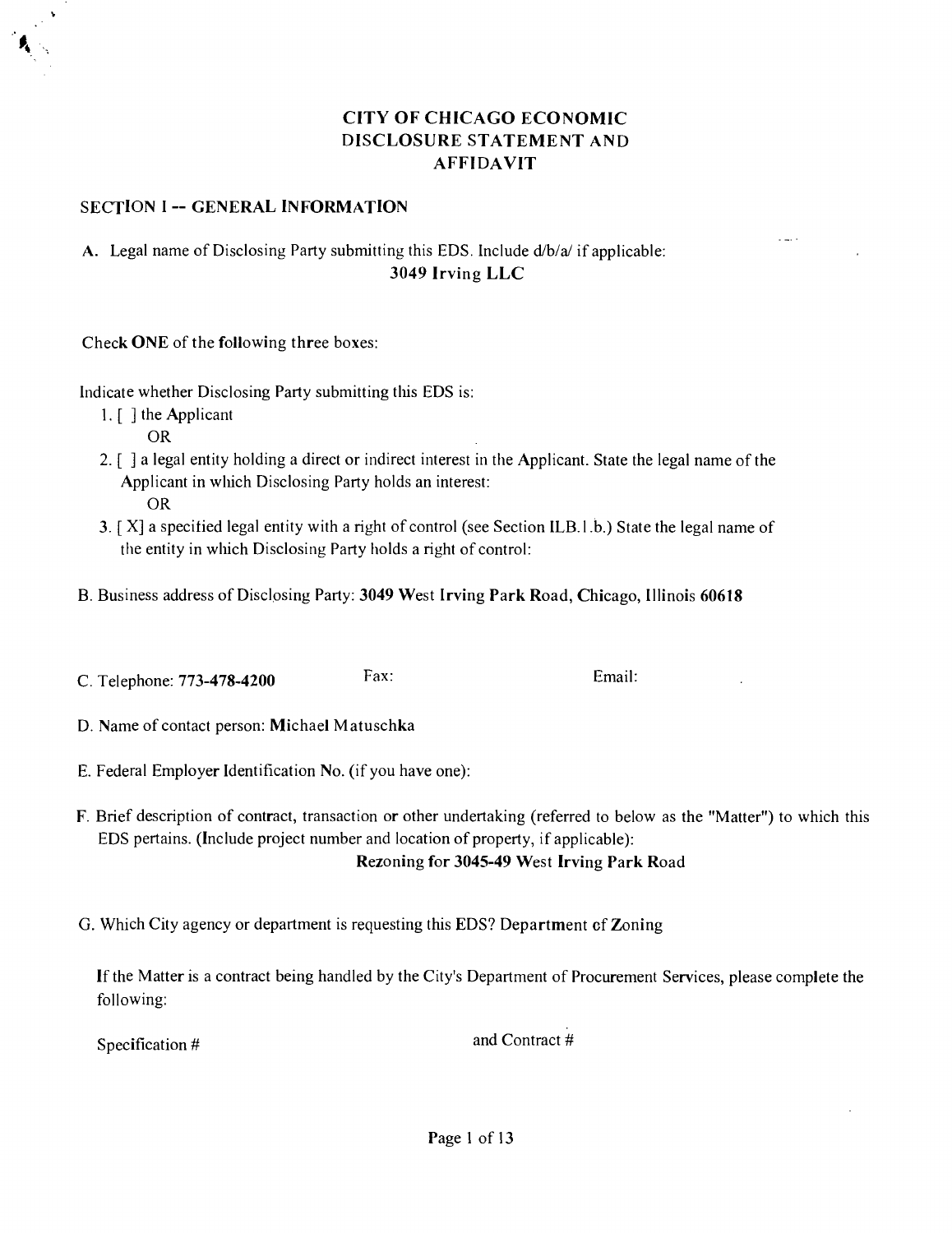#### **SECTION II ~ DISCLOSURE OF OWNERSHIP INTERESTS**

#### A. NATURE OF DISCLOSING PARTY

| 1. Indicate the nature of the Disclosing Party: |                                                           |  |
|-------------------------------------------------|-----------------------------------------------------------|--|
| [ ] Person                                      | $[X]$ Limited liability company*                          |  |
| [] Publicly registered business corporation     | [ ] Limited liabiiity partnership*                        |  |
| [ ] Privately held business corporation         | [] Joint venture*                                         |  |
| [ ] Sole proprietorship                         | [] Not-for-profit corporation                             |  |
| [ ] General partnership*                        | (Is the not-for-profit corporation also a 501 (c $(3)$ )? |  |
| [ ] Limited partnership*                        | $\lceil \ \rceil$ Yes<br>  No                             |  |
| $\lceil \ \rceil$ Trust                         | $\lceil$ 1 Other (please specify)                         |  |

\* Note B.l.b below.

 $\mathbb{Z}^2$ 

2. For legal entities, the state (or foreign country) of incorporation or organization, if applicable: Illinois

3. For legal entities not organized in the State of Illinois: Has the organization registered to do business in the State of Illinois as a foreign entity?

 $[$  | Yes  $[$  | No  $[$  | No  $[$  | N/A

B. IF THE DISCLOSING PARTY IS A LEGAL ENTITY:

l.a. List below the full names and titles of all executive officers and all directors of the entity. For not-for-profit corporations, also list below all members, if any, which are legal entities. If there are no such members, write "no members." For trusts, estates or other similar entities, list below the legal titleholder( s).

Name Title

 $\mathcal{L}$ 

1 .b. If you checked "General partnership," "Limited partnership," "Limited liability company," "Limited liability partnership" or "Joint venture" in response to Item A.I. above (Nature of Disclosing Party), list below the name and title of each general partner, managing member, manager or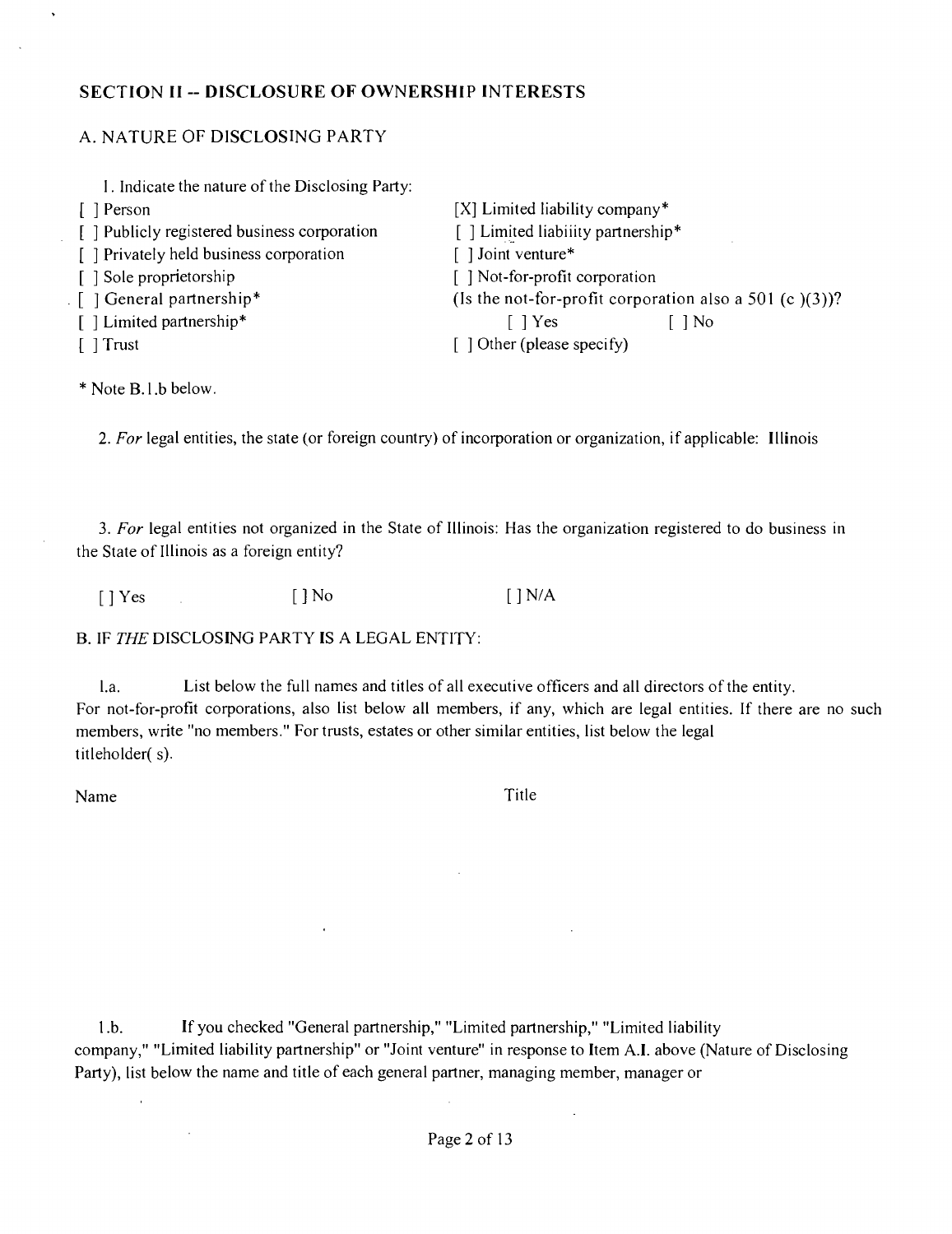any other person or entity that controls the day-to-day management of the Disclosing Party. NOTE; Each legal enfity listed below must submit an EDS on its own behalf

| Name              | Title  |
|-------------------|--------|
| Michael Matuschka | Member |
|                   |        |

 $\sim 40$ 

2. Please provide the following information conceming each person or entity having a direct or indirect beneficial interest (including ownership) in excess of 7.5% of the Disclosing Party. Examples of such an interest include shares in a corporation, partnership interest in a partnership or joint venture, interest of a member or manager in a limited liability company, or interest of a beneficiary of a tmst, estate or other similar entity. If none, state "None." NOTE: Pursuant to Section 2-154-030 of the Municipal Code of Chicago ("Municipal Code"), the City may require any such additional infomiation from any applicant which is reasonably intended to achieve full disclosure.

| Name              | <b>Business Address</b>                         | Percentage hiterest in the<br>Disclosing Party |
|-------------------|-------------------------------------------------|------------------------------------------------|
| Michael Matuschka | 3000 West Irving Park Road<br>Chicago, IL 60618 | 50%                                            |
| Joseph Matuschka  | 3000 West Irving Park Road<br>Chicago, IL 60618 | 50%                                            |

#### **SECTION III - BUSINESS RELATIONSHIPS WITH CITY ELECTED OFFICLALS**

Has the Disclosing Party had a "business relationship," as defined in Chapter 2-156 of the Municipal Code, with any City elected official in the 12 months before the date this EDS is signed?

[ ] Yes X No

If yes, please identify below the name(s) of such City elected official  $(s)$  and describe such relationship(s):

#### **SECTION rv -- DISCLOSURE OF SUBCONTRACTORS AND OTHER RETAINED PARTIES**

The Disclosing Party must disclose the name and business address of each subcontractor, attomey, lobbyist, accountant, consultant and any other person or entity whom the Disclosing Party has retained or expects to retain in connection with the Matter, as well as the nature of the relationship, and the total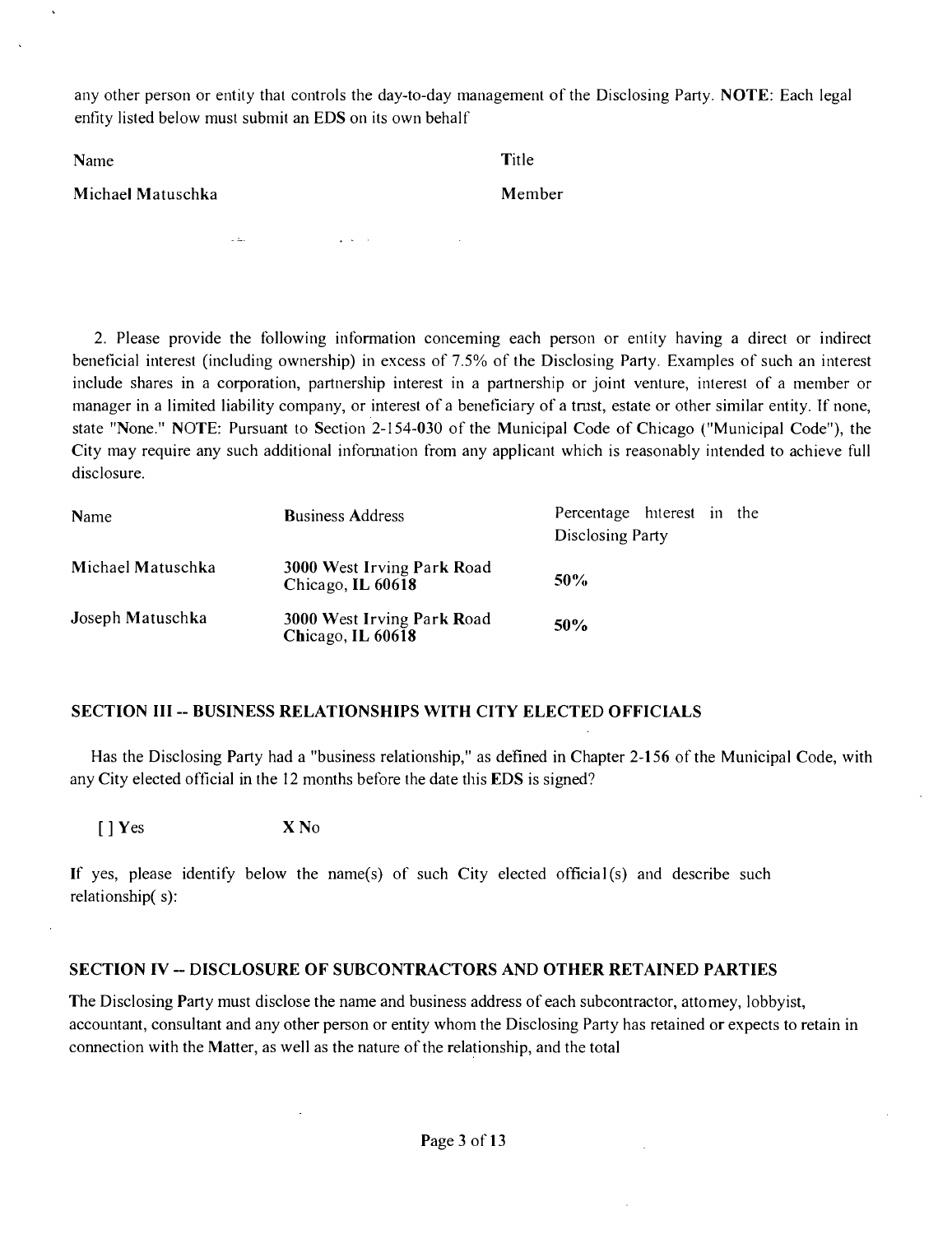amount of the fees paid or estimated to be paid. The Disclosing Party is not required to disclose employees who are paid solely through the Disclosing Party's regular payroll.

"Lobbyist" means any person or entity who undertakes to influence any legislative or administrative action on behalf of any person or entity other than; (1) a not-for-profit enfity, on an unpaid basis, or (2) himself "Lobbyist" also means any person or entity any part of whose duties as an employee of another includes undertaking to influence any legislative or administrative action.

If the Disclosing Party is uncertain whether a disclosure is required under this Section, the Disclosing Party must either ask the City whether disclosure is required or make the disclosure.

| Name<br>(indicate whether) | <b>Business Address</b> | <b>Relationship to Disclosing Party</b><br>(subcontractor, attorney, lobbyist, | Fees<br>(indicate whether) |
|----------------------------|-------------------------|--------------------------------------------------------------------------------|----------------------------|
| retained or anticipated    |                         | $etc.$ )                                                                       | paid or estimated)         |
| to be retained)            |                         |                                                                                |                            |

(Add sheets if necessary)

[] Check here if the Disclosing party has not retained, nor expects to retain, any such persons or entities.

#### **SECTION V - CERTIFICATIONS**

#### A. COURT-ORDERED CHILD SUPPORT COMPLIANCE

Under Municipal Code Section 2-92-415, substantial owners of business entifies that contract with the City must remain in compliance with their child support obligations throughout the term of the contract.

Has any person who directly or indirectly owns 10% or more of the Disclosing Party been declared in arrearage on any child support obligafions by any Illinois court of competent jurisdiction?

[ ] Yes [X ] No [ ] No person owns 10% or more of the Disclosing Party.

If "Yes," has the person entered into a court-approved agreement for payment of all support owed and is the person in compliance with that agreement?

[ ] Yes [ ] No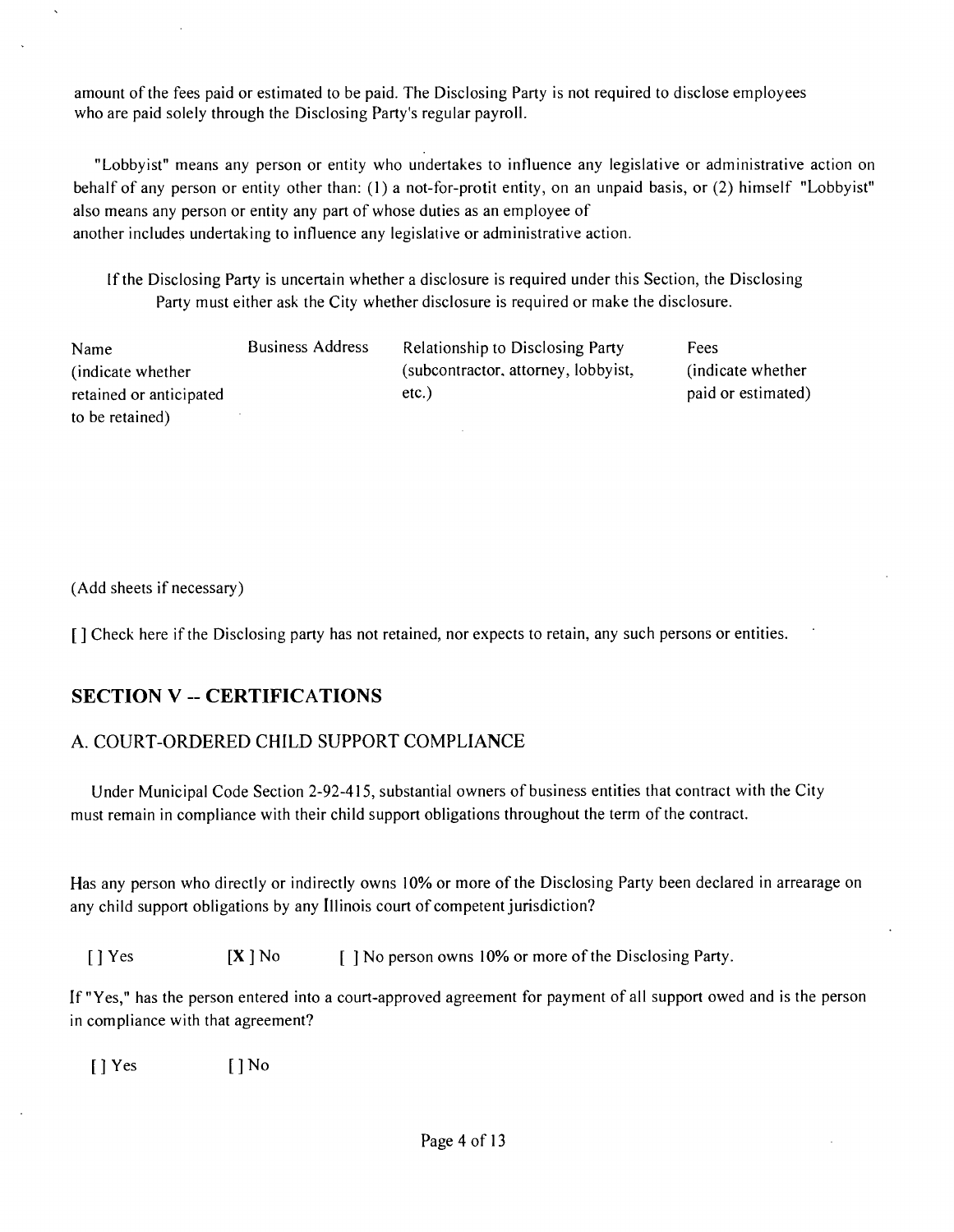#### B. FURTHER CERTIFICATIONS

1. The Disclosing Party and, if the Disclosing Party is a legal enfity, all of those persons or entities identified in Section II.B.l. of this EDS:

- a, are not presently debarred, suspended, proposed for debamient, declared ineligible or voluntarily excluded from any transactions by any federal, state or local unit of government;
- b. have not, within a five-year period preceding the date of this EDS, been convicled of a criminal offense, adjudged guilty, or had a civil judgment rendered against them in connection with: obtaining, attempting to obtain, or performing a public (federal, state or local) transaction or contract under a public transaction; a violation of federal or state antitmst statutes; fraud; embezzlement; theft; forgery; bribery; falsification or destmction of records; making false statements; or receiving stolen property;
- c. are not presently indicted for or otherwise criminally or civilly charged by a govemmenlal entity (federal, state or local) with commission of any of the offenses enumerated in clause B.t.b. of this Section V;
- d. have not, within a five-year period preceding the date ofthis EDS, had one or more public transactions (federal, state or local) temiinated for cause or default; and
- e- have not, within a five-year period preceding the date of tliis EDS, been convicted, adjudged guilty, or found liable in a civil proceeding, or in any criminal or civil action, including actions conceming environmental violations, instituted by the City or by the federal government, any state, or any other unit of local government.
- 2. The certifications in subparts 2, 3 and 4 concem:
	- the Disclosing Party;
	- any "Applicable Party" (meaning any party participating in the performance of the Matter, including but not limited to any persons or legal entities disclosed under Secfion IV, "Disclosure of Subcontractors and Other Retained Parties");
	- any "Affiliated Entity" (meaning a person or entity that, directly or indirectly: controls the Disclosing Party, is controlled by the Disclosing Party, or is, with the Disclosing Party, under common control of another person or entity. Indicia of control include, without limitation; interlocking management or ownership; identity of interests among family members, shared facilities and equipment; common use of employees; or organization of a business entity following the ineligibility of a business entity to do business with federal or state or local govemment, including the City, using substantially the same management, ownership, or principals as the ineligible entity); with respect to Applicable Parties, the term Affiliated Entity means a person or entity that directly or indirectly controls the Applicable Party, is controlled by it, or, with the Applicable Party, is under coinmon control of another person or entity;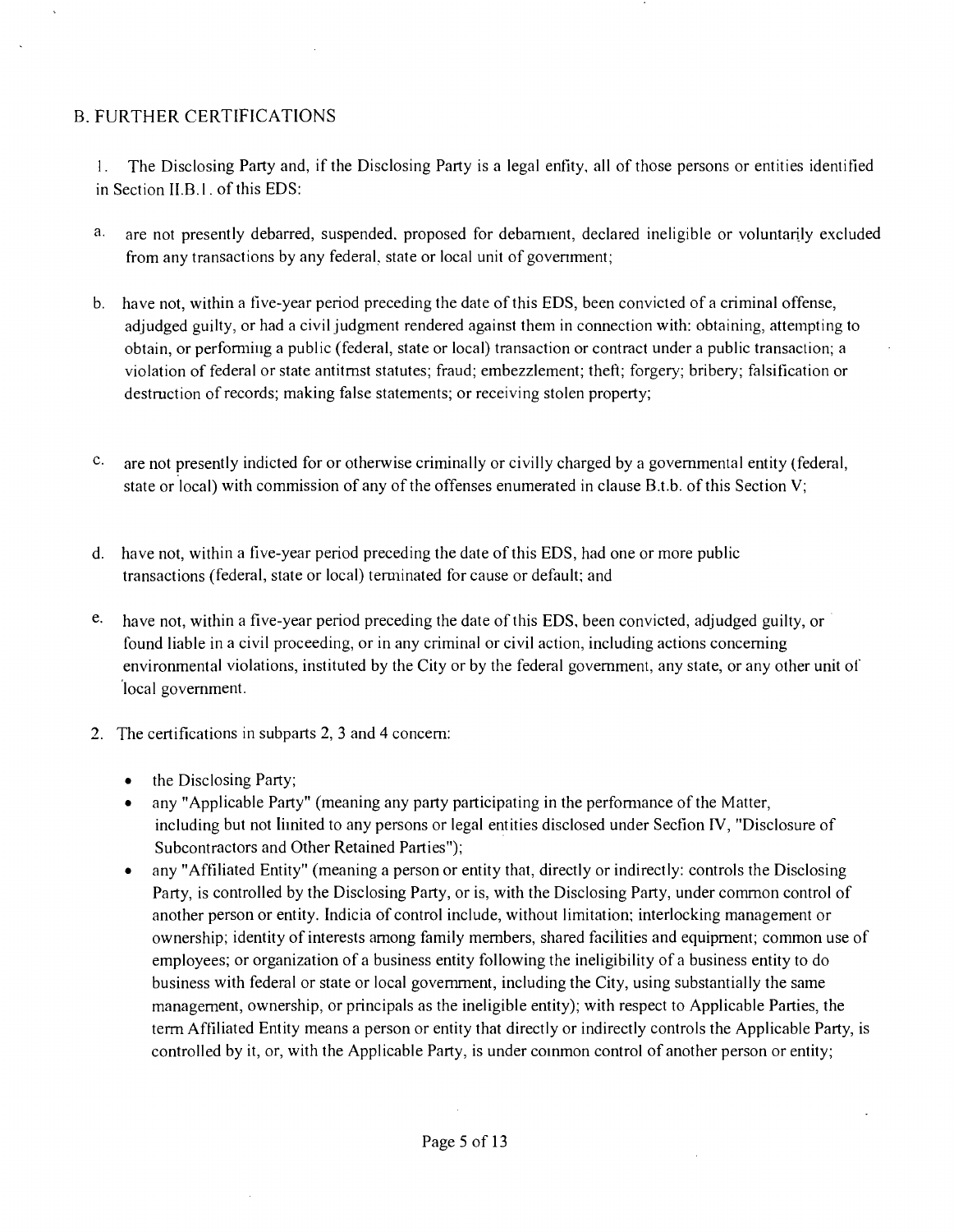• any responsible official ofthe Disclosing Party, any Applicable Party or any Affiliated Entity or any other official, agent or employee ofthe Disclosing Party, any Applicable Party or any Affiliated Entity, acting pursuant to the direcfion or authorization of a responsible official of the Disclosing Party, any Applicable Party or any Affiliated Entity (collectively "Agents").

Neither the Disclosing Party, nor any Applicable Party, nor any Affiliated Enlily of either the Disclosing Party or any Applicable Party nor any Agents have, during the five years before the dale this EDS is signed, or, wiih respect lo an Applicable Party, an Affiliated Entity, or an Affiliated Entity of an Applicable Party during the five years before the date of such Applicable Party's or Affiliated Entity's contract or engagement in connecfion with the Matter:

- a. bribed or attempted to bribe, or been convicted or adjudged guilty of bribery or allempling to bribe, a public officer or employee of the City, the Stale of Illinois, or any agency ofthe federal govemment or of any state or local govemment in the United States of America, in that officer's or employee's official capacity;
- $\mathbf{b}$ . agreed or colluded with olher bidders or prospective bidders, or been a party lo any such agreement, or been convicted or adjudged guilty of agreement or collusion among bidders or prospective bidders, in restraint of freedom of competition by agreement to bid a fixed price or otherwise; or
- e- made an admission of such conduct described in a. or b. above that is a matter of record, but have nol been prosecuted for such conduct; or
- d. violated the provisions of Municipal Code Section 2-92-610 (Living Wage Ordinance).

3. Neither the Disclosing Party, Affiliated Entity or Applicable Party, or any of their employees, officials, agents or partners, is barred from contracting with any unit of state or local govemment as a result of engaging in or being convicted of (1) bid-rigging in violation of 720 LLCS 5/33E-3; (2) bid-rotating in violation of 720 ILCS 5/33E-4; or (3) any similar offense of any state or of the United States of America that contains the same elements as the offense of bid-rigging or bid-rotating.

4. Neither the Disclosing Party nor any Affiliated Entity is listed on any of the following lists maintained by the Office of Foreign Assets Control of the U.S. Department of the Treasury or the Bureau oflndustry and Security ofthe U. S. Department of Commerce or their successors; the Specially Designated Nationals List, the Denied Persons List, the Unverified List, the Entity List and the Debarred List.

5. The Disclosmg Party understands and shall comply with (I) the applicable requirements ofthe Govemmental Ethics Ordinance ofthe City, Title 2, Chapter 2-156 of the Municipal Code; and (2) all the applicable provisions of Chapter 2-56 of the Municipal Code (Office of the Inspector General).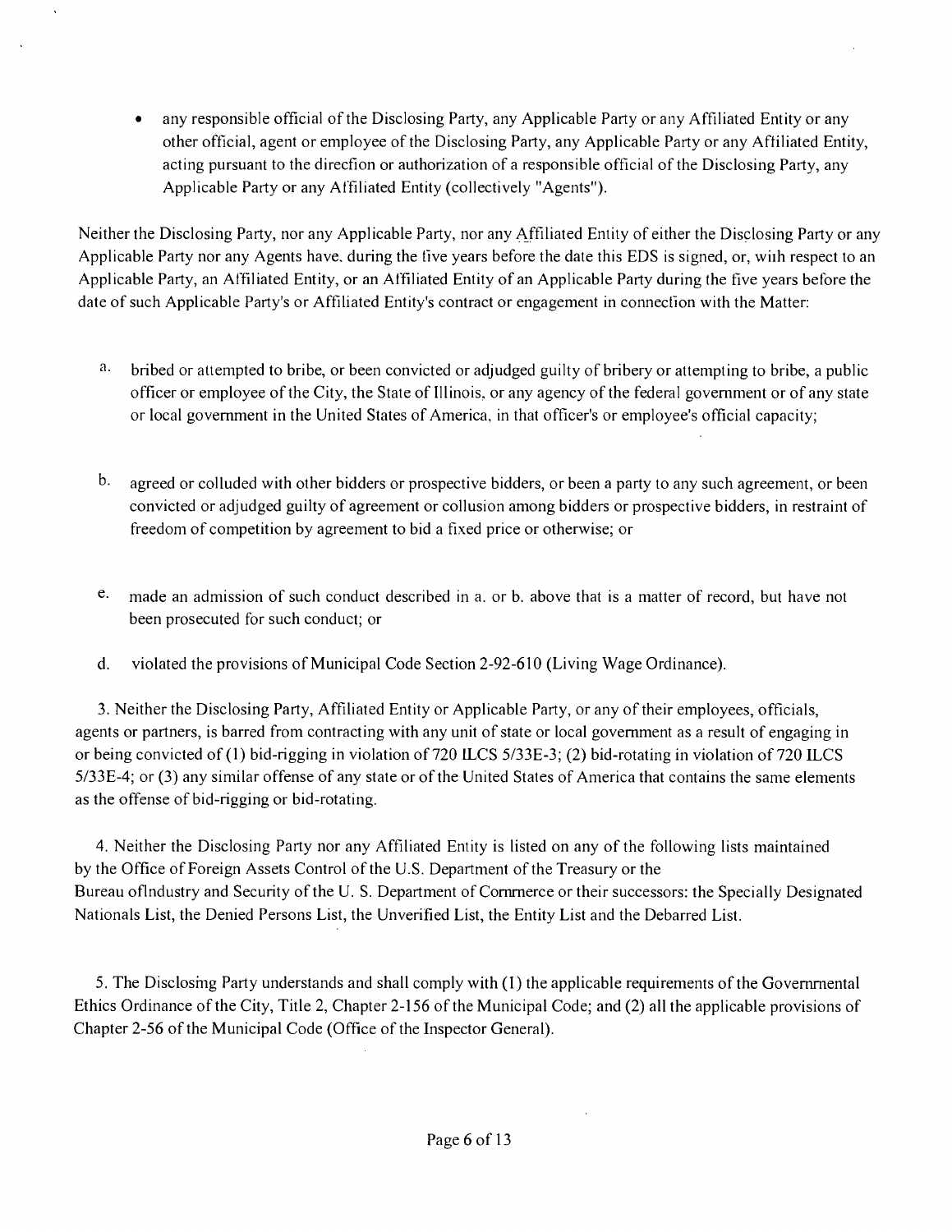6. If the Disclosing Party is unable to certify to any of the above statements in this Part B (Further Certifications), the Disclosing Party must explain below:

If the letters "NA," the word "None," or no response appears on the lines above, it will be conclusively presumed that the Disclosing Party certified to the above statements.

#### C. CERTIFICATION OF STATUS AS FfNANClAL INSTITUTION

For purposes of this Part C, under Municipal Code Section 2-32-455(b), the term "financial insimution" means a bank, savings and loan association, tlirift, credit union, mortgage banker, mortgage broker, tmst company, savings bank, investment bank, securities broker, municipal securities broker, securities dealer, municipal securities dealer, securities underwriter, municipal securities underwriter, investment tmst, venture capital company, bank holding company, fmancial services holding company, or any licensee under the Consumer Installment Loan Act, the Sales Finance Agency Act, or the Residential Mortgage Licensing Act. However, "financial institution" specifically shall not include any entity whose predominant business is the providing of tax deferred, defined contribution, pension plans to public employees in accordance with Sections 403(b) and 457 of the hitemal Revenue Code. (Additional definitions may be found in Municipal Code Section 2-32-455(b ).)

#### 1. CERTIFICATION

The Disclosing Party certities that the Disclosing Party (check one)

 $\begin{bmatrix} \end{bmatrix}$  is  $\begin{array}{c} \text{X} & \text{X} \\ \text{X} & \text{X} \end{array}$ 

a "financial institution" as defined in Section 2-32-455(b) ofthe Municipal Code.

2. If the Disclosing Party IS a financial institution, then the Disclosing Party pledges:

"Weare not and will not become a predatory lender as defined in Chapter 2-32 of the Municipal Code. We further pledge that none of our affiliates is, and none of them will become, a predatory lender as defined in Chapter 2-32 ofthe Municipal Code. We understand that becoming a predatory lender or becoming an affiliate of a predatory lender may result in the loss of the privilege of doing business with the City."

If the Disclosing Party is unable to make this pledge because it or any of its affiliates (as defined in Section 2- 32-455(b) of the Municipal Code) is a predatory lender within the meaning of Chapter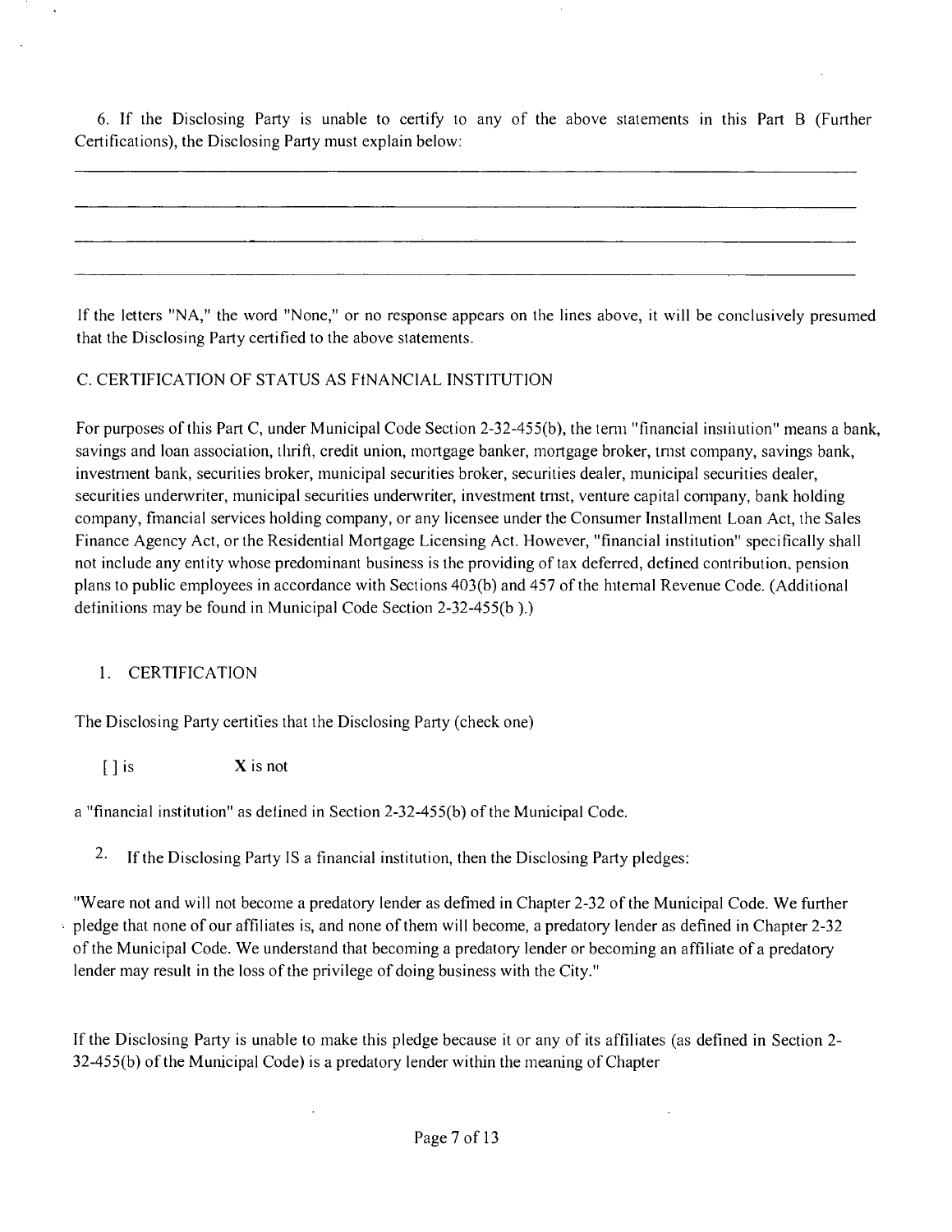2-32 of the Municipal Code, explain here (attach additional pages if necessary):

If the letters "NA." the word "None," or no response appears on the lines above, it will be conclusively presumed that the Disclosing Party certified to the above statements.

D. CERTIFICATION REGARDING INTEREST IN CITY BUSfNESS

Any words or terms that are defined in Chapter 2-156 of the Municipal Code have the same meanings when used in this Part D.

I. In accordance with Section 2-156-110 ofthe Municipal Code; Does any official or employee ofthe City have a financial interest in his or her own name or in the name of any other person or entity in the Matter?

 $[$  ] Yes  $[X]$  No

NOTE; If you checked "Yes" to Item D.l., proceed to Items D.2. and D.3. If you checked "No" to Item D.L, proceed to Part E.

2. Unless sold pursuant to a process of competitive bidding, or otherwise pemiitted, no City elected official or employee shall have a financial interest in his or her own name or in the name of any other person or entity in the purchase of any property that (i) belongs to the City, or (ii) is sold for taxes or assessments, or (iii) is sold by virtue oflegal process at the suit of the City (collectively, "City Property Sale"). Compensation for property taken pursuant to the City's eminent domain power does not constitute a financial interest within the meaning ofthis Part D.

Does the Matter involve a City Property Sale?

[ ] Yes X No

3. If you checked "Yes" to Item D.L, provide the names and business addresses of the City officials or employees having such interest and identify the nature of such interest:

| Name | <b>Business Address</b> | Nature of Interest |
|------|-------------------------|--------------------|
|      |                         |                    |
|      |                         |                    |
|      |                         |                    |

4. The Disclosing Party fiirther certifies that no prohibited fmancial interest in the Matter will be acquired by any City official or employee.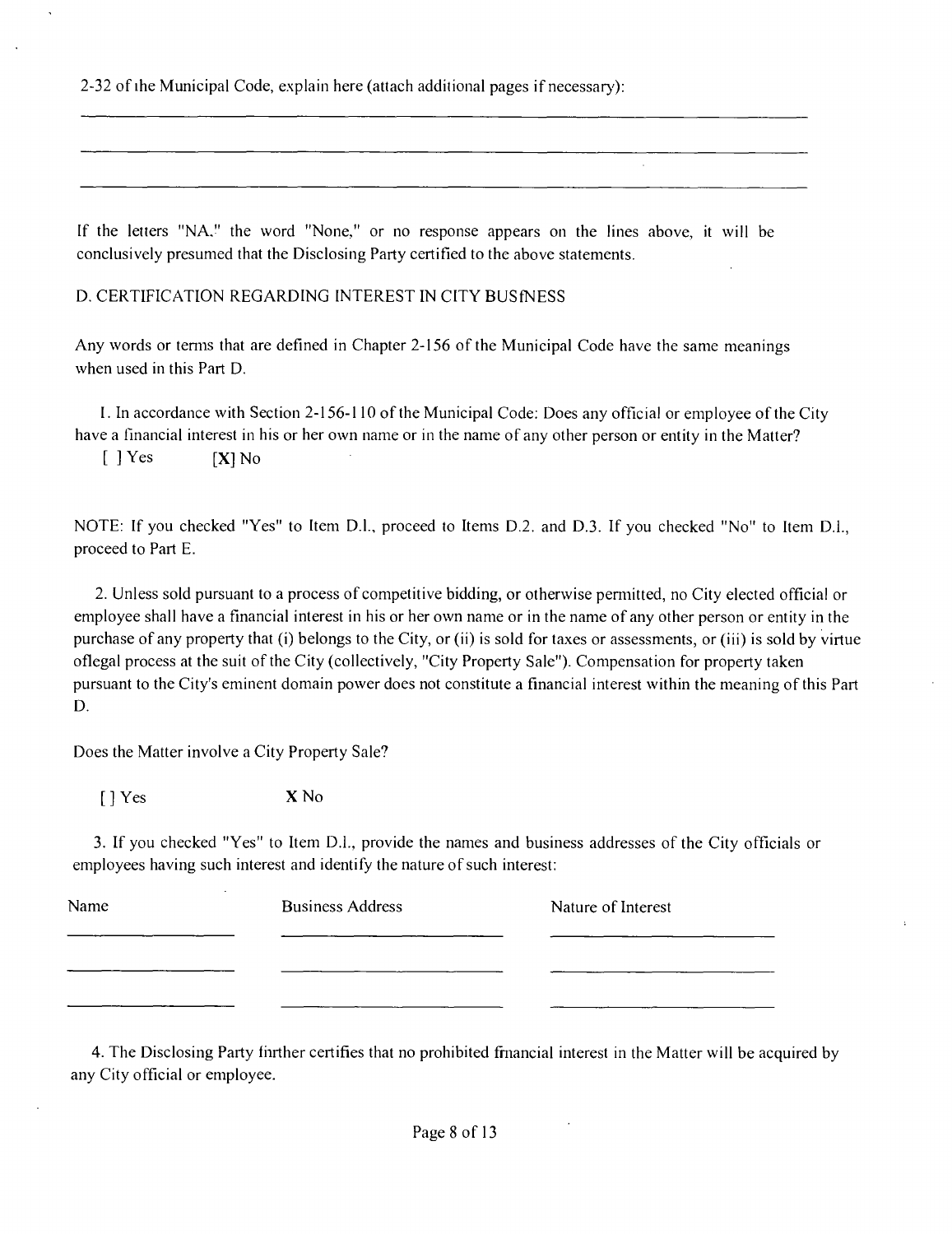#### E. CERTIFICATION REGARDING SLAVERY ERA BUSINESS

The Disclosing Party has searched any and all records of the Disclosing Party and any and all predecessor entities for records of investmenls or profits from slavery, the. slave industry, or slaveholder insurance policies from the slavery era (including insurance policies issued to slaveholders that provided coverage for damage lo or injury or death of their slaves) and has disclosed in this EDS any and all such records to the City, hi addition, the Disclosing Party must disclose the names of any and all slaves or slaveholders described in those records. Failure to comply with these disclosure requirements may make the Matter to which this EDS pertains voidable by the City.

Please check either I. or 2. below. If the Disclosing Party checks 2., the Disclosing Party must disclose below or in an attachment to this EDS all requisite infomiation as sel forth in that paragraph 2.

X I. The Disclosing Party verifies that (a) the Disclosing Party has searched any and all records ofthe Disclosing Party and any and all predecessor entities for records of investments or profits from slavery, the slave industry, or slaveholder insurance policies, and (b) the Disclosing Party has found no records of investments or profits from slavery, the slave industry, or slaveholder insurance policies and no records of names of any slaves or slaveholders.

\_2. The Disclosing Party verities that, as a result of conducting the search in step 1 (a) above, the Disclosing Party has found records relating to investments or profits from slavery, the slave industry, or slaveholder insurance policies and/or the names of any slaves or slaveholders. The Disclosing Party verifies that the following constitutes fiill disclosure of all such records:

#### **SECTION VI - CERTIFICATIONS FOR FEDERALLY-FUNDED MATTERS**

NOTE: If the Matter is federally funded, complete this Section VI. If the Matter is not federally funded, proceed to Section VII.

 $\mathbf{C}$ 

#### A. CERTIFICATION REGARDING LOBBYING

I. List below the names of all persons or entities registered under the federal Lobbying Disclosure Act of 1995 who have made lobbying contacts on behalf of the Disclosing Party with respect to the Matter; (Begin list here, add sheets as necessary);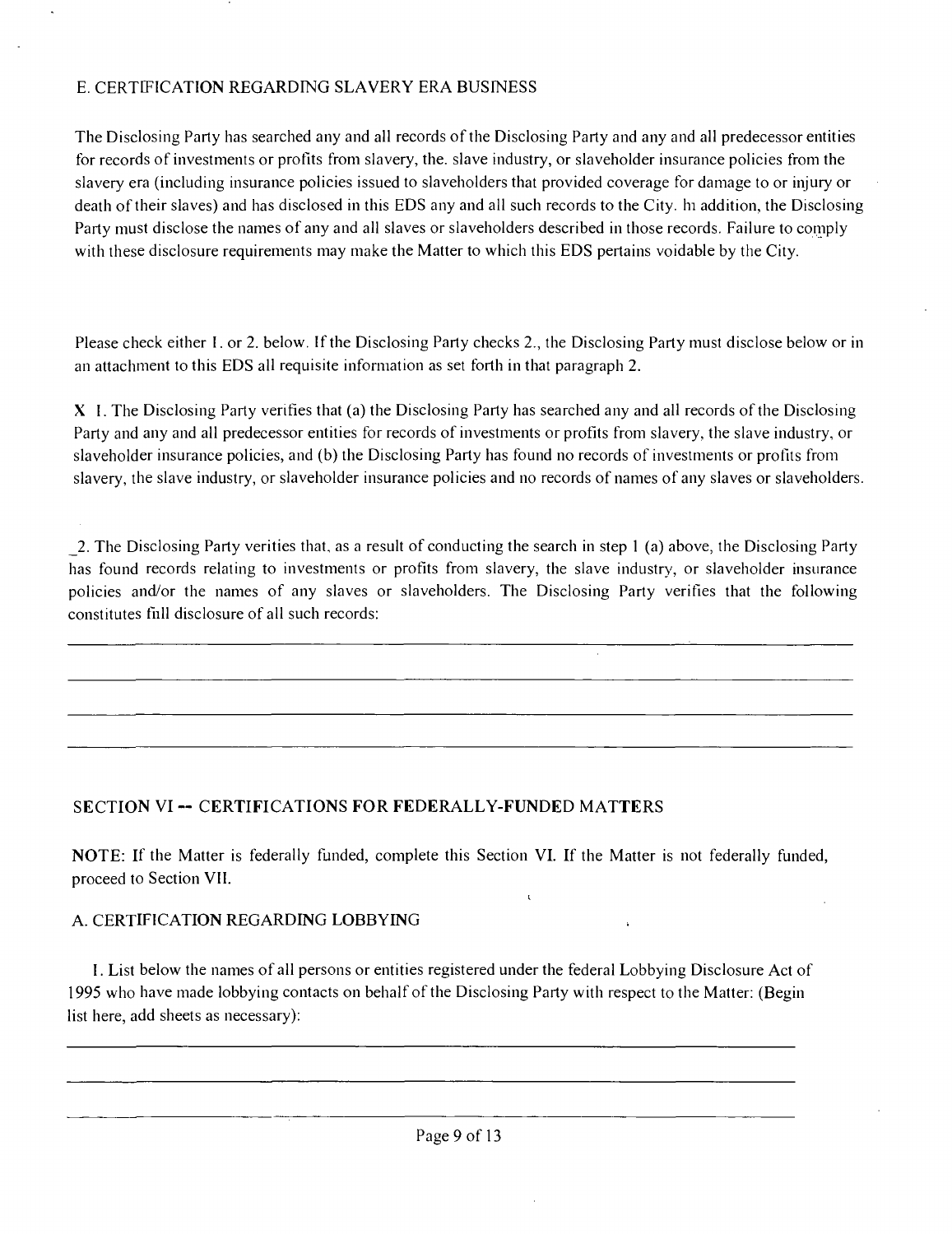(Ifno explanation appears or begins on the lines above, or if the letters "NA" or if the word "None" appear, it will be conclusively presumed that the Disclosing Party means that NO persons or entities registered under the Lobbying Disclosure Act of 1995 have made lobbying contacts on behalf of the Disclosing Party with respect to the Matter.)

2. The Disclosing Party has not spent and will not expend any federally appropriated funds lo pay any person or entity listed in Paragraph A.l. above for liis or her lobbying activities or to pay any person or entity to influence or

attempt to influence an officer or employee of any agency, as defined by applicable federal law, a member of Congress, an officer or employee of Congress, or an employee of a member of Congress, in comection with the award of any federally funded contract, making any federally funded grant or loan, entering into any cooperative agreement, or to extend, continue, renew, amend, or modify any federally funded contract, grant, loan, or cooperative agreement.

3. The Disclosing Party will submit an updated certification at the end of each calendar quarter in which there occurs any event that materially affects the accuracy of the statements and information set forth in paragraphs A.l. and A.2. above.

If the Matter is federally funded and any funds other than federally appropriated fiinds have been or will be paid to any person or entity for influencing or attempting lo infiuence an officer or employee of any agency (as defined by applicable federal law), a member of Congress, an officer or employee of Congress, or an employee of a member of Congress in connection with the Mailer, the Disclosing Party must complete and submit Standard Form-LLL, "Disclosure Form to Report Lobbying," in accordance with its instructions. The form may be obtained online from the federal Office of Management and Budget (OMB) web site at http;//www.whitehouse.gov/oinb/grants/sfillin.pdf linked on the page http://w\vw.\vhitehouse.gov/omb/grants/grants\_fonns.htnnl.

4. The Disclosing Party certifies that either: (i) it is not an organization described in section 501(c)(4) of the Intemal Revenue Code of 1986; or (ii) it is an organization described in section 501(c)(4) of the Intemal Revenue Code of 1986 but has not engaged and will not engage in "Lobbying Activities".

5. If the Disclosing Party is the Applicant, the Disclosing Party must obtain certifications equal in fomi and substance to paragraphs A.l. through A.4. above from all subcontractors before it awards any subcontract and the Disclosing Party must maintain all such subcontractors' certifications for the duration ofthe Matter and must make such certifications promptly available to the City upon request.

#### B. CERTIFICATION REGARDING EQUAL EMPLOYMENT OPPORTUNITY

If the Matter is federally fimded, federal regulations require the Applicant and all proposed subcontractors to submit the following information with their bids or in writing at the outset of negotiations.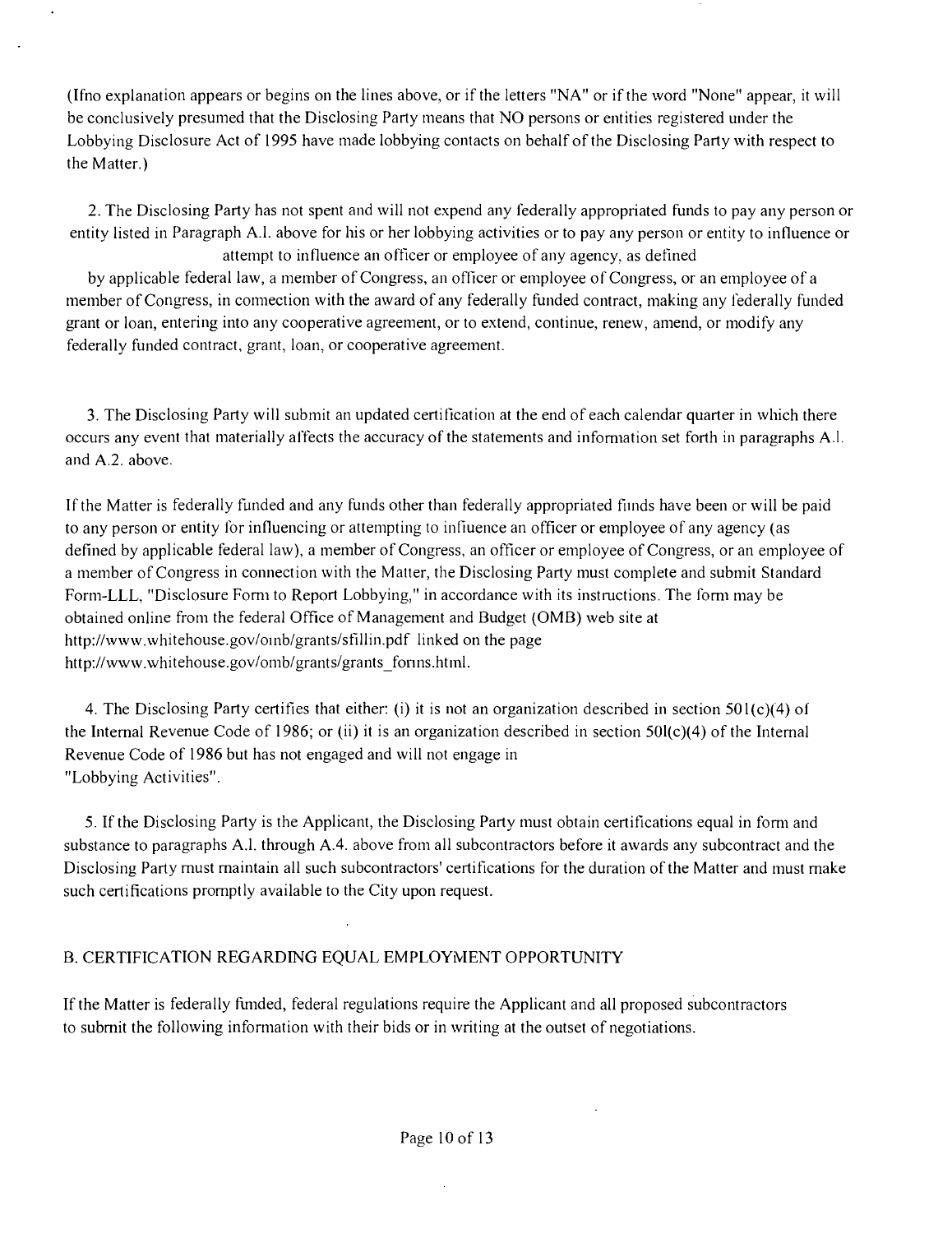Is the Disclosing Party the Applicant?

 $[$   $]$  Yes  $[$   $]$  No

If "Yes," answer the three questions below:

1. Have you developed and do you have on file affimialive action programs pursuant lo applicable federal regulafions? (See 41 CFR Part 60-2.)

 $\lceil \cdot \rceil$  Yes  $\lceil \cdot \rceil$  No

2. Have you filed with the Joint Reporting Committee, the Director of the Office of Federal Contract Compliance Programs, or the Equal Employment Opportunity Commission all reports due under the applicable filing requirements? [ ] Yes [ ] No

3. Have you participated in any previous contracts or subcontracts subject to the equal opportunity clause?

[ ] Yes [ ] No

If you checked "No" to question 1. or 2. above, please provide an explanation:

**SECTION VII - ACKNOWLEDGMENTS, CONTRACT INCORPORATION, COMPLIANCE, PENAL TIES, DISCLOSURE** 

The Disclosing Party understands and agrees that:

A. By completing and filing this EDS, the Disclosing Party acknowledges and agrees, on behalf of itself and the persons or entities named in this EDS, lhat the City may investigate the creditworthiness of some or all of the persons or entities named in this EDS.

B. The certifications, disclosures, and acknowledgments contained in this EDS will become part of any contract or other agreement between the Applicant and the City in connection with the Matter, whether procurement, City assistance, or other City action, and are material inducements to the City's execution of any contract or taking other action with respect to the Matter. The Disclosing Party understands that it must comply with all statutes, ordinances, and regulations on which this EDS is based.

C. The City's Govemmental Ethics and Campaign Financing Ordinances, Chapters 2-156 and 2-164 of the Municipal Code, impose certain duties and obligations on persons or entities seeking City contracts, work, business, or transactions. The fijll text of these ordinances and a training program is available on line at www.citvofchicago.org/Ethics. and may also be obtained from the City's Board of Ethics, 740 N. Sedgwick St., Suite 500, Chicago, IL 60610, (312) 744-9660. The Disclosing Party must comply fully with the applicable ordinances.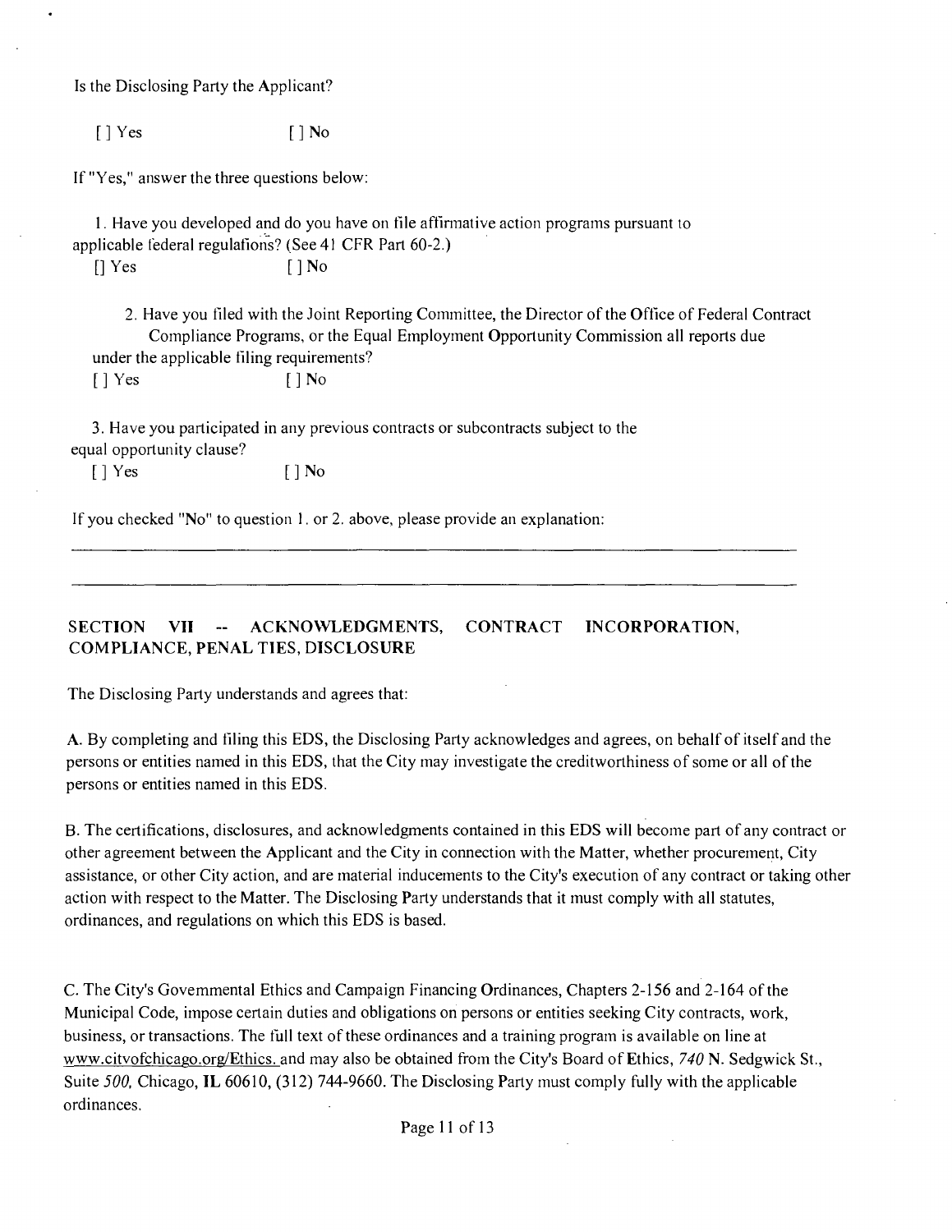D. If the City determines that any information provided in this EDS is false, incomplete or inaccurate, any contract or other agreement in connection with which it is submitted may be rescinded or be void or voidable, and the City may pursue any remedies under the contract or agreemenl (if not rescinded, void or voidable), at law, or in equity, including temiinating the Disclosing Party's participation in the Matter and/or declining to allow the Disclosing Party to participate in other transactions with the City. Remedies at law for a false stalemenl of material fact may include incarceration and an award to the City of treble damages.

E. It is the City's policy to make this document available to the public on its Internet site and/or upon request. Some or all of the infonnation provided on this EDS and any attacliments to this EDS may be made available to the public on the Intemet, in response to a Freedom of hifonnation Act request, or otherwise. By completing and signing this EDS, the Disclosing Party waives and releases any possible rights or claims which it may have against the City in connection with the public release of infomiation contained in this EDS and also authorizes the City to verify the accuracy of any information submitted in this EDS.

F. The infomiation provided in this EDS must be kept current. In the event of changes, the Disclosing Party must supplement this EDS up to the time the City takes action on the Matter. If the Matter is a contract being handled by the City's Department of Procurement Services, the Disclosing Party must update this EDS as the contract requires.

The Disclosing Party represents and warrants that:

G. The Disclosing Party has not withheld or reserved any disclosures as to economic interests in the Disclosing Party, or as to the Matter, or any information, data or plan as to the intended use or purpose for which the Applicant seeks City Councilor other City agency action.

For purposes of the certifications in H.l. and H.2. below, the term "affiliate" means any person or entity that, directly or indirectly; controls the Disclosing Party, is controlled by the Disclosing Party, or is, with the Disclosing Party, under common control of another person or entity. Indicia of control include, without limitation: interlocking management or ownership; identity of interests among family members; shared facilities and equipment; common use of employees; or organization of a business entity following the ineligibility of a business entity to do business with the federal govemment or a state or local govemment, including the City, using substantially the same management, ownership, or principals as the ineligible entity.

H.l. The Disclosing Party is not delinquent in the payment of any tax administered by the Illinois Department of Revenue, nor are the Disclosing Party or its affiliates delinquent in paying any fine, fee, tax or other charge owed to the City. This includes, but is not limited to, all water charges, sewer charges, license fees, parking tickets, property taxes or sales taxes.

H.2 If the Disclosing Party is the Applicant, the Disclosing Party and its affiliates will not use, nor permit their subcontractors to use, any facility on the U.S. EPA's List of Violating Facilities in cormection with the Matter for the duration of time that such facility remains on the list.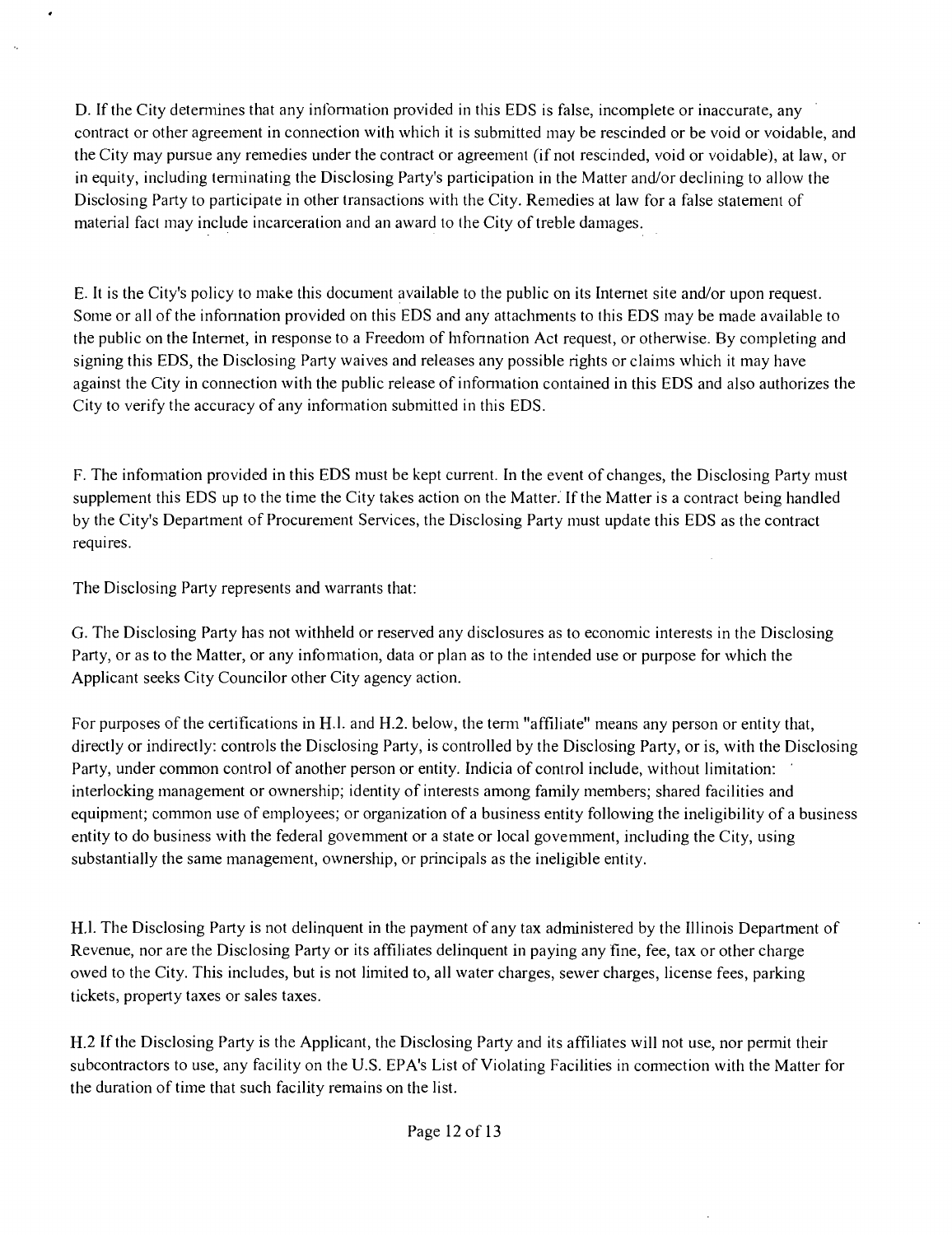H.3 If the Disclosing Party is the Applicant, the Disclosing Party will obtain from any coniractors/subcontractors hired or to be hired in connection with the Matter certifications equal in form and substance to those in H.1. and H.2. above and will not, without the prior written consent of the City, use any such contractor/subcontractor that does not provide such certifications or that the Disclosing Party has reason to believe has not provided or cannot provide tmthftil certifications.

NOTE: If the Disclosing Party cannot certify as to any of the items in H.l., H.2. or H.3. above, an explanatory statement must be attached to this EDS.

#### **CERTIFICATION**

Under penalty of perjury, the person signing below; (1) warrants that he/she is authorized to execute this EDS on behalf of the Disclosing Party, and (2) warrants that all certifications and statements contained in this EDS are trne, accurate and complete as of the date fiirmished to the City.

**3049 Irving LLC**  (Print or type name of Disclosing Party)

Date: December <u>29</u>, 2010

(sign here)

**Michael Matuschka**  (Print or type name of person signing)

Signed and sworn to before me on December  $\frac{29}{10}$ , 2010 at Cook County, Illinois

OFFICIAL SEAL Notary Pub. JOHN A FRITCHEY NOTARY PUBLIC-STATE OF ILLINOIS MY COMMISSION EXPIRES:09/21/13 Commission expires: